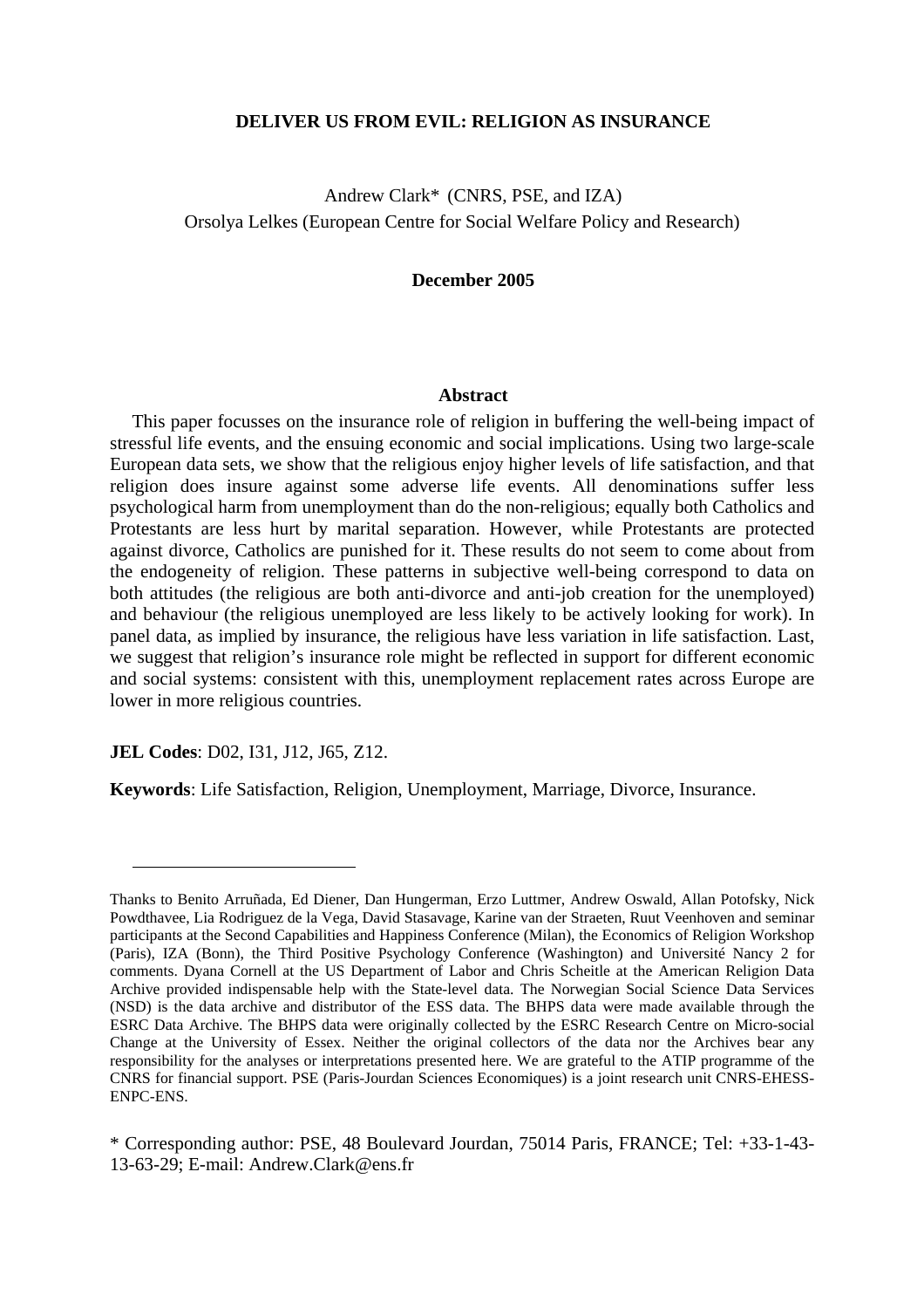## **Deliver Us From Evil: Religion as Insurance**

Andrew Clark and Orsolya Lelkes

"In my distress I called to Yahweh, He heard me and brought me relief. With Yahweh on my side I fear nothing" (Psalm 118)

"Everyone who listens to these words of mine and acts on them will be like a sensible man who built his house on rock. Rain came down, floods rose, gales blew and hurled themselves against that house, and it did not fall: it was founded on rock." (Matthew 7, 24-25)

# **1 Introduction**

The analysis of economic and social outcomes has often emphasised the central role of institutions. Examples include the legal system, the role of trade unions, the educational system, and Central Bank independence. A key underlying question is then why economic and social institutions differ so much between countries, and to some extent within countries. Partly in parallel, another literature has considered individuals' attitudes towards income redistribution (Alesina and La Ferrara, 2005, Corneo and Grüner, 2002, and Ravallion and Lokshin, 2000), sometimes emphasising how these attitudes relate to individuals' beliefs about how just the world is (Alesina and Angeletos, 2005, Bénabou and Tirole, 2005, and Linos and West, 2003), to what extent individuals are responsible for what happens to them (Clément and Sofer, 2005), and to social mobility (Bénabou and Ok, 2001, and Fong, 2003).

Here we attempt to bring these two literatures together, underlining the potential role of religion in determining economic and social institutions. Existing literature on religion has been concerned with who is religious (for example, Brañas-Gaza and Neuman, 2004), and the correlation between religiosity and individual behaviour (the former affecting the costs and benefits of the latter). In this vein, religion has been related to labour supply (Lehrer, 2004) and education (Gruber, 2005); Barro and McCleary (2002) use macro data to consider the interlinkage between religion and economic growth. Here we do not emphasise individuals' choices as such, but rather whether religion tempers or exacerbates the impact of adverse life events, and in particular unemployment and marital breakdown.

Unemployment benefits are often described in terms of social insurance, with a payout in times of misfortune resulting from premium payments while employed (see Table 2.2 in OECD, 2002). Here we think of religion as an alternative insurance mechanism, as it softens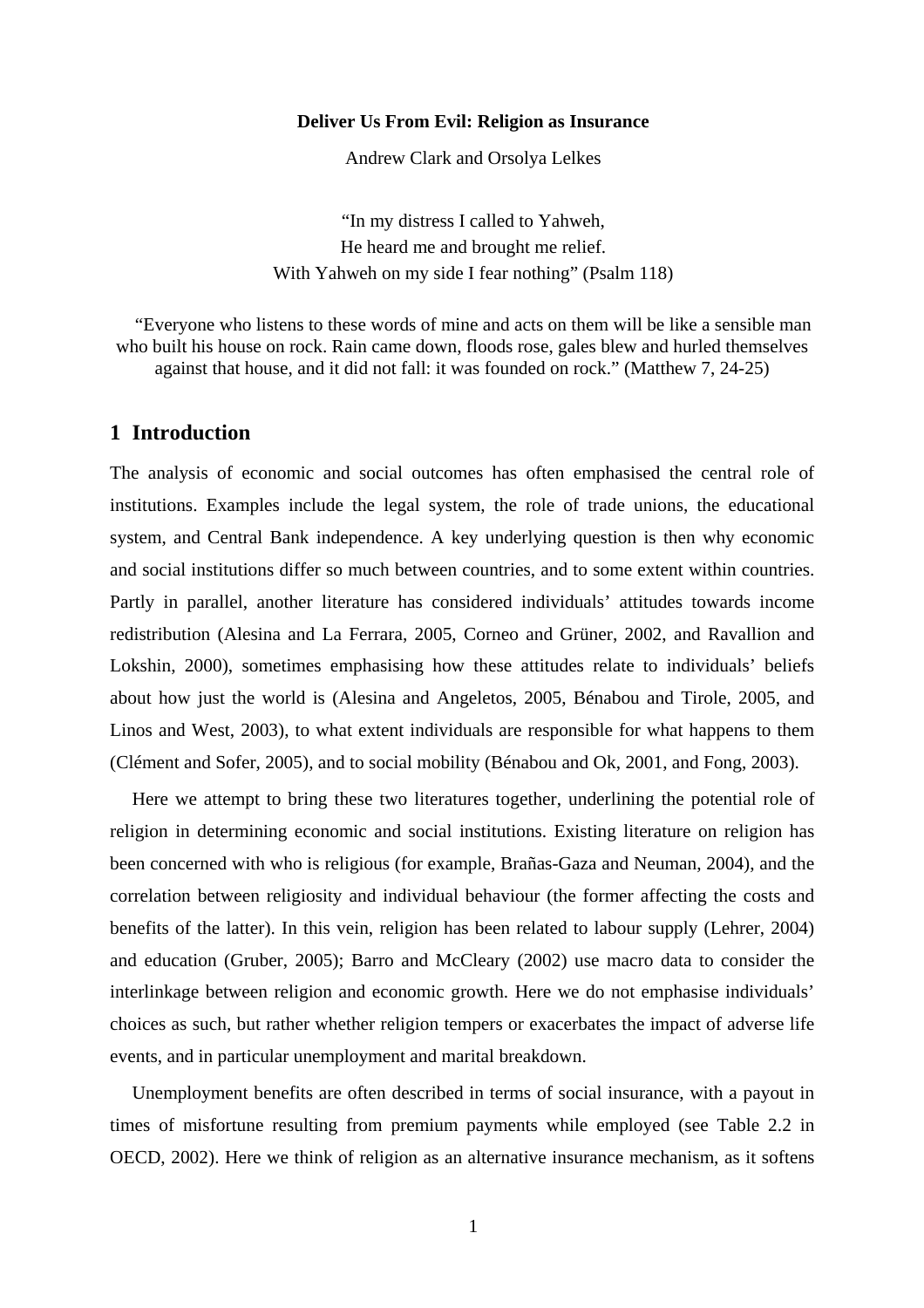the impact of negative shocks. The key idea we then develop is that the two sources of insurance – governmental and religious - may be substitutes. The religious who are "insured" against the negative psychological effects of unemployment may then support less generous unemployment benefits (despite the reputation of the religious as altruists). Cross-country data on replacement rates are consistent with this claim. We thus go a step further than positing that religion may affect the costs and benefits of individual actions: the potential insurance role of religion may explain differences in economic and social institutions.

Although religious belief in God as a stronghold, or 'fortress' in times of danger and misfortune is well known in the scriptures, this issue of insurance has surprisingly received only limited attention, especially in economics. There is some psychological evidence suggesting that religion can mediate the impact of traumatic life events. The bulk of this research, however, comes from small, non-representative samples and has focussed on the psychological aspects of these issues. In this paper we consider the specific role of various measures of religion as insurance against separation, divorce, widowhood, and unemployment using a large, nationally-representative dataset covering 21 European countries. We do so by seeing whether the life satisfaction of the religious is more or less affected by adverse life events than is the life satisfaction of the non-religious.

Our results show that the religious do fare better in the face of some adverse events. However, the extent of religious insurance against hard knocks depends on the combination of religious denomination and type of life event. Both Protestants and Roman Catholics are protected against unemployment, but while the former are also protected against marital break-up, Roman Catholics are actually punished for divorce (in the sense that their life satisfaction drops more sharply than does that of the non-religious). Our interpretation depends critically on religion being exogenous to the life events in question. We use British panel data to show that there is only limited evidence of selection into religion in this sense.

These results have implications for understanding the substance of religion, and provide new insights into the economic implications of religious behaviour. Our last section shows that the life satisfaction insurance results are reflected in the relationship between religion and values; they are also consistent with the cross-country distribution of unemployment benefits, which are lower in more religious countries. Further, in panel data, the religious have more stable levels of life satisfaction than do the non-religious. Last, we provide some suggestive evidence at the individual level that religious insurance feeds through to behaviour.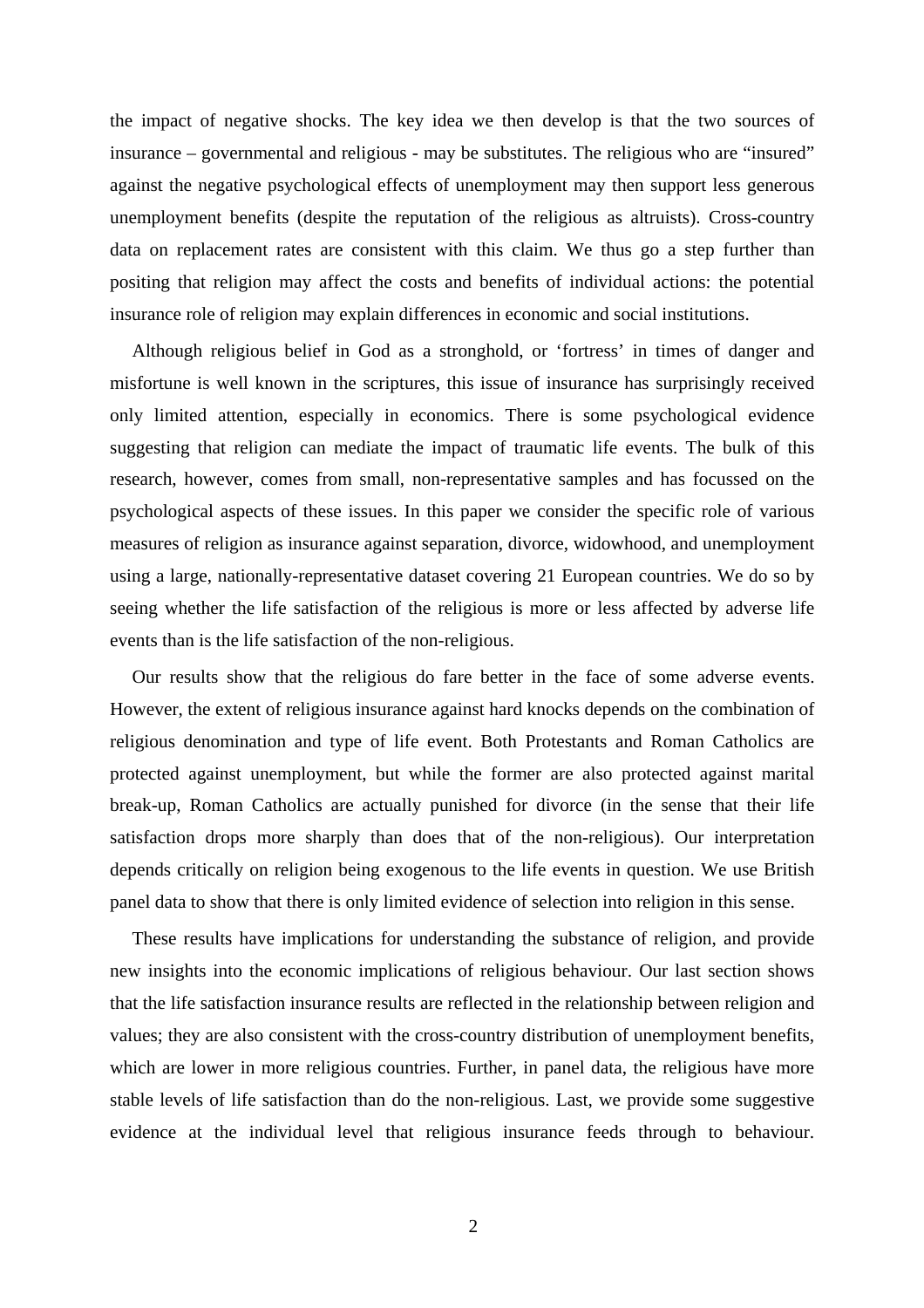Specifically, more religious individuals are less likely to actively search for a job when unemployed than are the non-religious.

The paper is organised as follows. Section 2 reviews research on religion and subjective well-being in social science, and Section 3 presents our cross-section and panel data. Section 4 shows that religion tempers the impact of unemployment or marital break-up, and Section 5 introduces the panel results. Last, section 6 examines the implications for values, institutions, life-satisfaction smoothing and behaviour, and section 7 concludes.

## **2 Subjective Well-Being and Religion**

The primary economic explanation for religious behaviour in the by-now classic model of Azzi and Ehrenberg (1975) is the utility from expected afterlife rewards that individuals derive from participation in church-based activities. Two alternative explanations, which are not discussed in detail, are also mentioned: utility from (1) the "consumption of religion", either related to inherent religious beliefs or for social reasons; or (2) the benefits stemming from increased business success. This latter argument originates from Adam Smith, who appears to be not only the first economist, but also the first economist to use rational choice theory to explain religious behaviour (Anderson, 1998). Smith believed that religious participation could be explained by its positive effect on human capital: religion increases the capital value of reputation by providing moral information about individuals. A recent extension of Azzi and Ehrenberg's model with 'religious human capital' uses a somewhat different definition of human capital as religion-specific experience derived from one's past religious activities. These include familiarity with church ritual and doctrine, and friendships in the religious community (Iannaccone, 1990).

Empirical tests of these models have explored the correlation between individual characteristics (such as sex, age, education and income) and measures of church attendance and religious contributions. Although empirical support for Azzi and Ehrenberg's model is mixed, the emerging consensus opinion seems to be that the opportunity cost of time does affect religious behaviour (Iannaccone, 1998, p.1480).

There is considerable evidence that religion makes a difference to people's lives: it provides social networks, favourably affects physical and mental health, school attendance and reduces deviant activity (see e.g. the recent summary in Lehrer, 2004). Gruber (2005) uses a clever instrumentation strategy applied to frequency of religious attendance using General Social Survey data from 1984-2000; predicted (or instrumented) religious attendance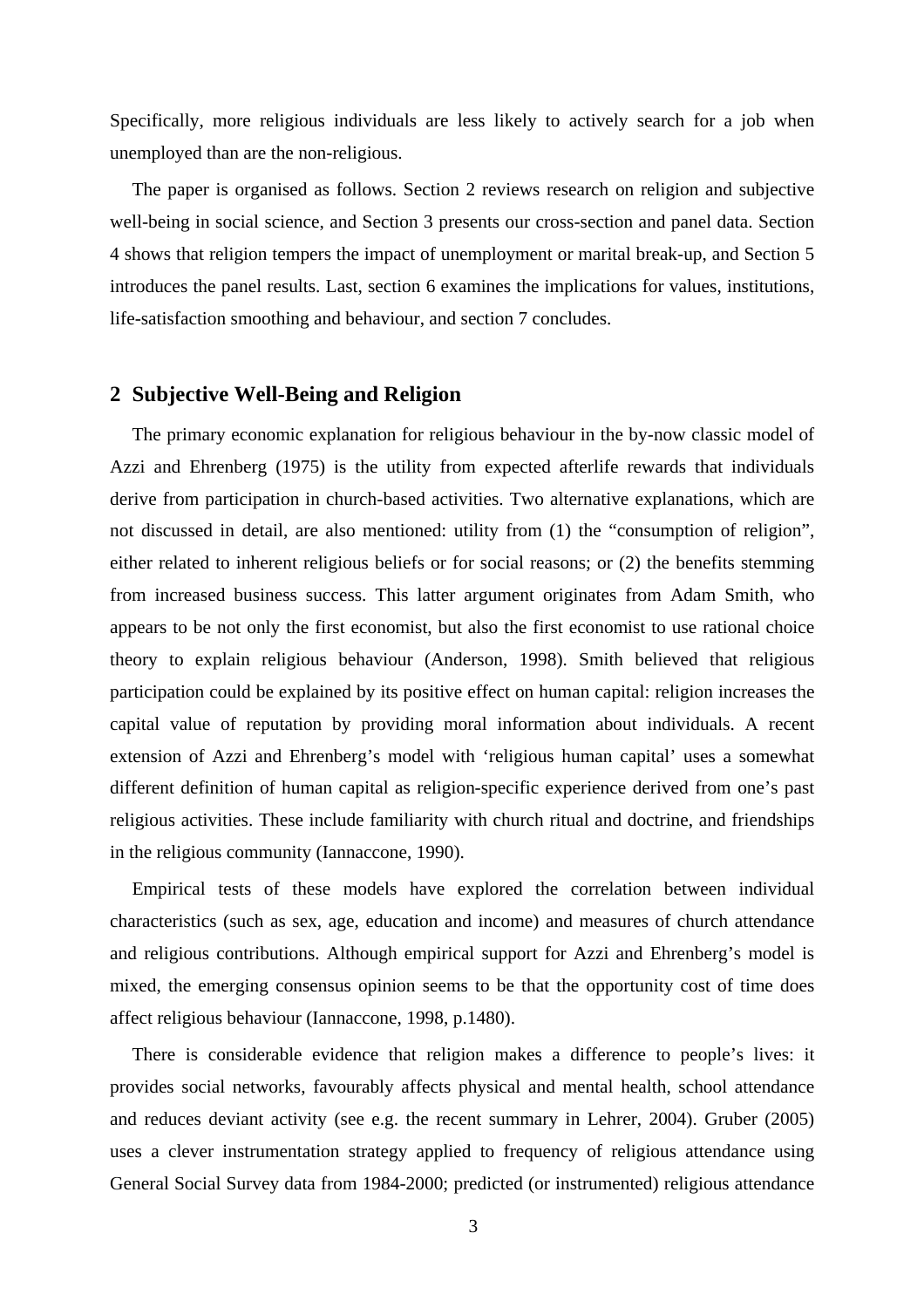is then shown to be linked to a number of positive economic and social outcomes using 1990 census data, where the latter include income, welfare receipt, marriage and divorce.

#### *Religion and well-being*

A separate strand of the empirical literature has asked whether people derive utility from religion. Utility here is proxied by measures of subjective well-being, such as life satisfaction and happiness, that are increasingly available in large-scale surveys. These measures have good psychometric properties, and have been validated using statistical, physiological and behavioural techniques.<sup>1</sup> It is typically found that religious activities (church attendance, personal prayer) and beliefs (religious certainty, strength of one's relationship with the divine) are positively correlated with subjective well-being, controlling for demographic variables, such as age, income and marital status (a recent example is Luttmer, 2005; see also the reviews in Argyle, 1999; and Diener *et al.*, 1999). Ellison (1991) concludes that a variety of religiosity variables altogether explain 5-7% of the variance in life satisfaction.<sup>2</sup>

Why should the religious report higher levels of life satisfaction? One interpretation is that religious institutions provide social capital in the guise of friendship and strong social networks.<sup>3</sup> These social rewards may be especially important for extrinsically-oriented individuals for whom religion is a means to other non-religious goals (Diener *et al.*, 1999, p.289, referring to Allport and Ross, 1967)*.* There is also some evidence that religious institutions contribute to better health, by helping individuals to control adverse health behaviours, such as drinking, smoking or drug use (e.g. Freeman, 1986). $4$ 

#### *Religion and adverse life events*

 $\overline{a}$ 

There is an increasing consensus on the relationship between certain life events and subjective well-being in the extensive literature in psychology, sociology and economics.

<sup>&</sup>lt;sup>1</sup> Clark, Frijters and Shields (2005) provide a review of this literature; see also Diener (2005).

<sup>&</sup>lt;sup>2</sup> Ellison uses a summary measure of satisfaction over five domain measures, rather than overall life satisfaction, which is the measure we use here.

<sup>&</sup>lt;sup>3</sup> Cohen and Wills (1985) in their review of the psychological literature, find that social support has an overall beneficial effect on well-being (main effect), and a special effect alleviating the adverse effects of stressful events (buffering effect). It is this potential buffering effect of religion that we investigate. 4

<sup>&</sup>lt;sup>4</sup> The vast majority of this literature has looked at the impact of one's own religious behaviour on one's own outcomes. Some recent work in the vein of externalities has found evidence of spillover effects from religion. For example, not only the religious but also the non-religious report higher life satisfaction scores in more religious regions (Clark and Lelkes, 2004; see also Scheve and Stasavage, 2005).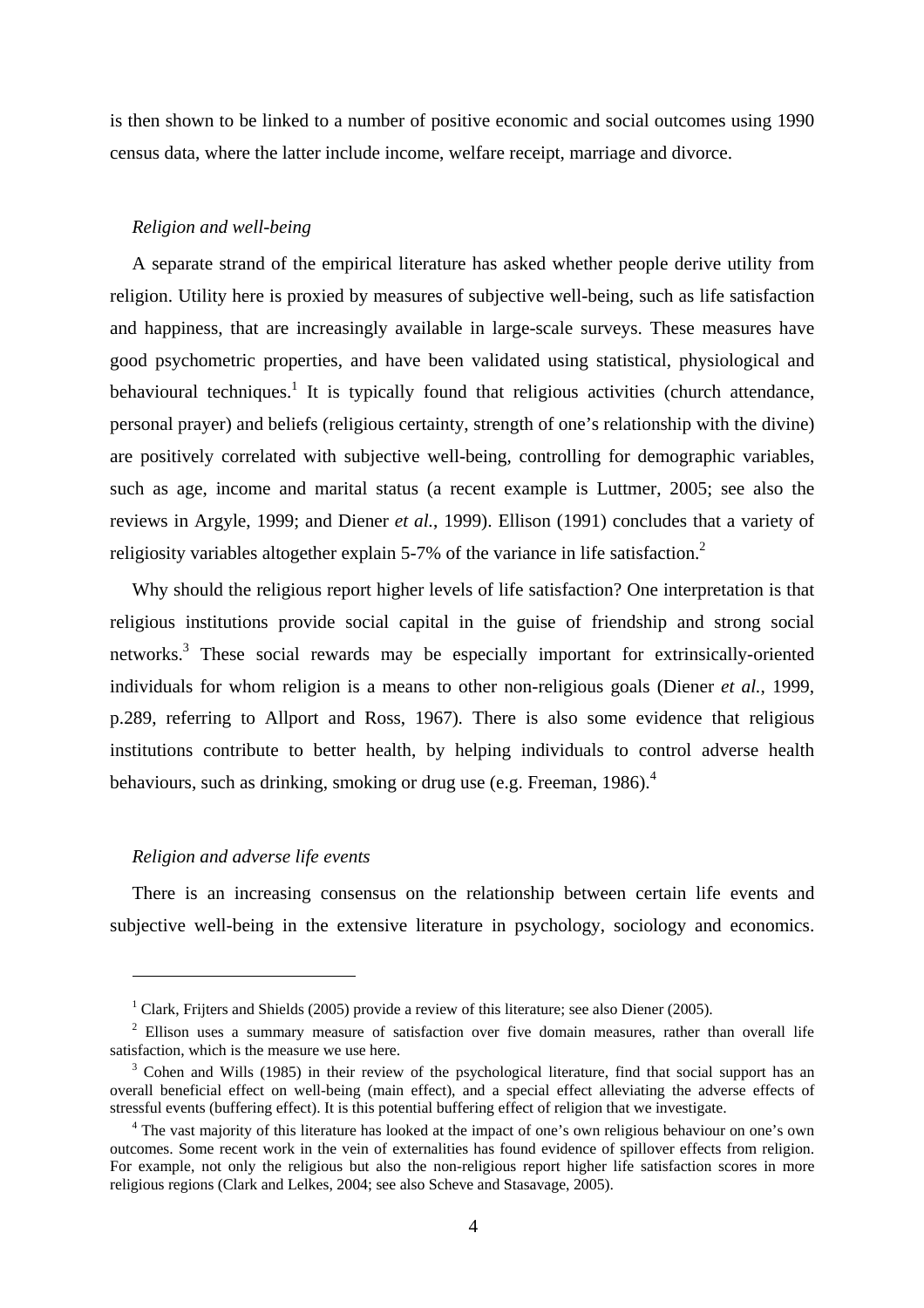Some, such as unemployment and marital break-up, affect people negatively, while marriage is often found to have a positive impact (Clark and Oswald, 1994; Stutzer and Frey, 2003). A smaller body of research has studied the question of adaptation to these situations (Clark *et al.*, 2003; Lucas *et al.*, 2003, 2004). Much less attention has been paid to whether certain groups are more or less affected psychologically by life events.

The social stigma literature suggests that an event has a larger effect the less it is shared amongst the individual's reference group, i.e. the further the individual is away from the norm. The recurring problem in the empirical application of this literature has been that of identification: how to find an external source of rules which measure stigma or show how life should be lived. Here, we argue that religion may provide a useful context for identifying exogenous rules of behaviour. In addition, these rules may well differ between religions.

While much of the empirical research in this field has uncovered a general positive relationship between religion and subjective well-being, there is psychological evidence that religion can be particularly helpful for those facing stressful life events. Smith, McCullough and Poll (2003) carry out a meta-analysis of 147 studies (N=98975) and find that greater religiosity is mildly associated with fewer depressive symptoms. In an extensive literature review Pargament (2002) concludes that 75% of the studies reviewed find at least a partial positive effect of religion on well-being. He adds that this effect is particularly prevalent in high-loss situations, such as bereavement, and weaker in low-loss situations, such as job loss or marital problems. Jang and Johnson (2004) reach similar conclusions in a nationally representative survey of African-American adults.

Religion may be associated with better levels of well-being during stressful events for two reasons; these may be called the *main* and *stress-buffering* effects (from Ellison, 1991, adapting the concept of Cohen *et al*., 1985, to religion). The first, main, effect suggests that religion leads to higher well-being irrespective of stress levels, so that it is not surprising that the unemployed religious (say) do better psychologically than the unemployed non-religious. Empirically, religion is introduced as a simple right-hand side variable like any other. In the alternative stress-buffering model, greater buffering from religion occurs at times of higher stress. In regression models, this implies an interaction term between religion and stress.

Ellison does not provide a thorough empirical test of these two effects. Although his research is outstanding in the literature, applying multivariate data methods to a large, representative sample (the 1988 General Social Survey), some questions remain unanswered. He uses only one of the four available measures of religiosity, "existential certainty" (which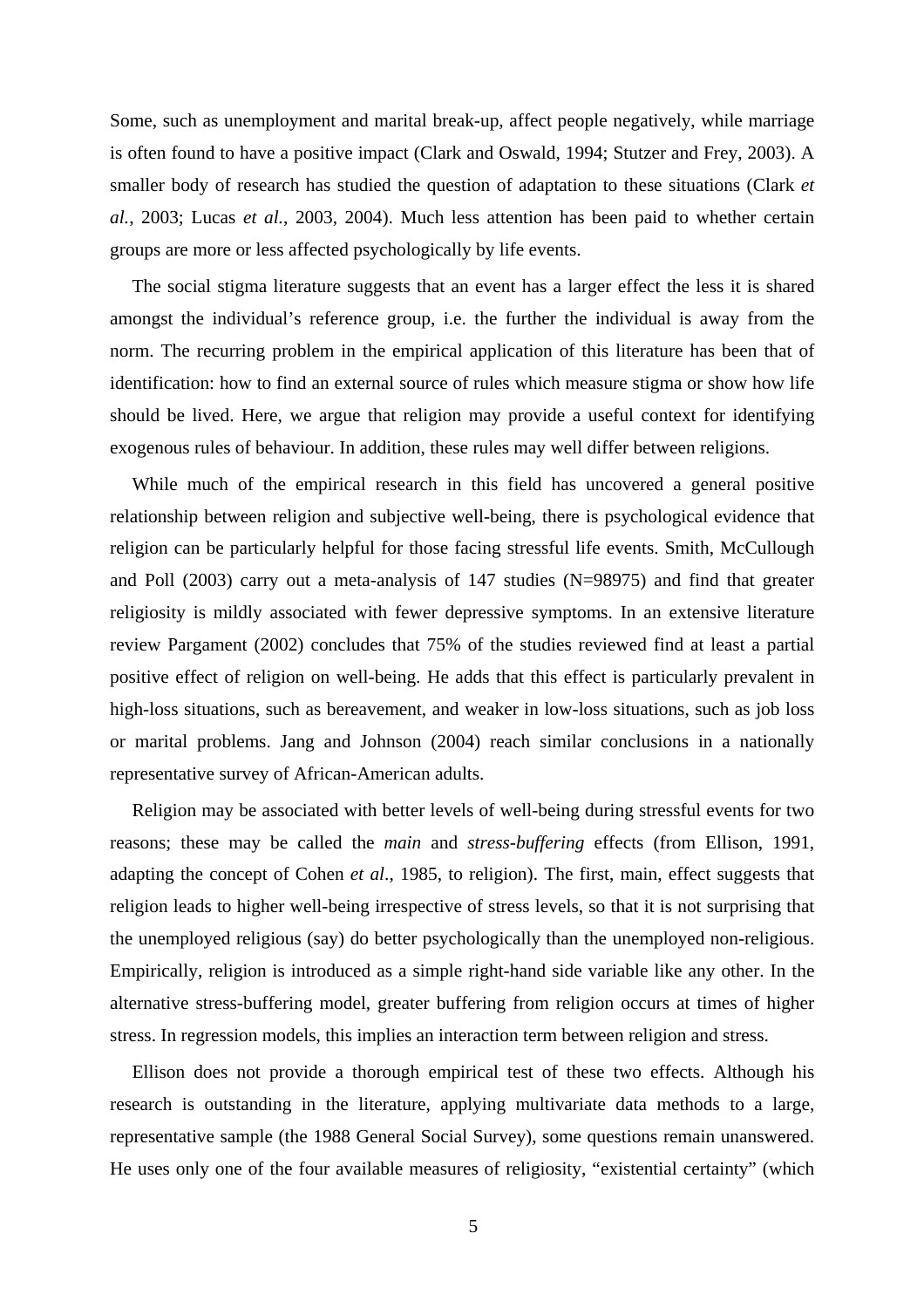measures doubts about the respondent's religious faith), to test for interactions between religiosity and adverse life events; he does not test for such interactions with respect to church attendance or personal prayer. In addition, the analysis is based on an index of fairly heterogeneous life events (including divorce, unemployment, bereavement and hospitalisation/disability) reported by respondents during the year preceding the interview. The use of this index supposes that all of the life events have the same relationship with wellbeing, and are buffered by religion in the same way, which is arguably a strong assumption.

It is further unclear that different aspects of religion relate to well-being in the same way. There is some evidence that *social* religious dimensions (such as being a member of a religious kibbutz) have stress-buffering effects, whereas *personal* religious dimensions, such as private prayer, do not (Pargament, 2002). However, Smith *et al.* (2003) cite various pieces of evidence that not only public religious involvement, *i.e.* church attendance, but also intrinsic religiousness are associated with fewer symptoms of depression. In addition, intrinsic religious motivation was found to be strongly associated with the speed of overcoming depressive episodes.

Religious denomination is also important. A study on a student sample found that religion helped Roman Catholics to deal with controllable life stressors, and Protestants to cope with uncontrollable events (see Pargament, 2002). However, religion may *exacerbate* the effects of certain life stressors. A specific study of middle-aged and older adults from Alameda County (cited by Pargament, 2002) found that organizational religiosity worsened the effects of family (e.g. marital) problems. Many of these studies, however, use small, non-representative samples, and often measure correlations at only one point in time.

The most developed theory of why the relationship between religion and well-being might vary by measure of religiosity comes from sociology. The classic works of Weber and Durkheim extensively discussed this issue, primarily referring to Christian denominations. From the point of view of our analysis, two key points are made.

The first is that institutional religions different by their degree of social solidarity, with different roles for the religious community relative to the individual. Durkheim (1952), analysing 26000 suicide records, showed that suicide rates are higher in Protestant than in Catholic countries. This finding has subsequently been tested and contested by many authors (e.g. Pescosolido and Gerogianna, 1989; Simpson, 1998). Durkheim suggested that this difference results from the greater "critical inquiry" of Protestants, via a critical evaluation of religious dogma. This leads to excessive self-reflection, a smaller role for rituals, and,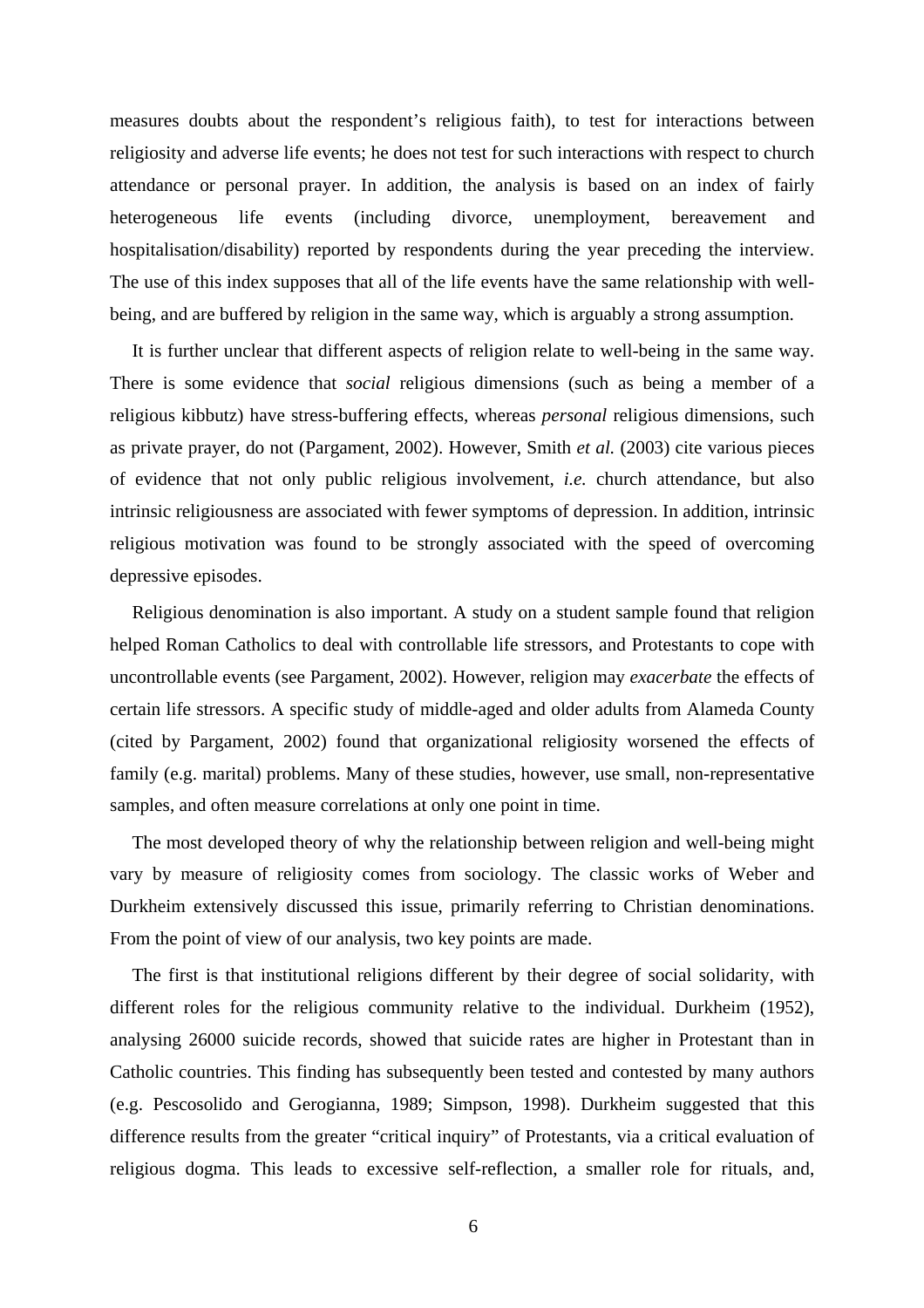ultimately, less social integration. As a result, Protestant and Catholic religions differ in terms of religious solidarity. Weber (1930), in a similar vein, talks about the "feeling of unprecedented inner loneliness" of ascetic Protestants<sup>5</sup> (p.104). He attributes this to Calvin's doctrine of salvation, which is based on the principle of *sola fide*, "faith alone".<sup>6</sup> This stands in sharp contrast to the role of community in the Catholic Church, including the common rituals, based on the concept of *consilia evangelica*, the "church council".

Religions also differ in terms of their relationship to the secular world. Protestant "innerwordly asceticism" provides an intense focus on transforming the world through labour and self-discipline. According to Weber, the novelty of the Protestant concept of "calling" was to provide religious justification for worldly economic pursuits. Protestant religious doctrine thus affects individual values, which then impact on economic behaviour. This argument may hold even if the central thesis of Weber's study, that there is a causal link between Protestantism and Capitalism has been refuted by a number of authors, pointing out that Capitalist institutions preceded the Reformation (e.g. Kuran, 1998), or that Weber fails to provide an adequate link from the micro to the macro levels; in other words, to show how individual attitudes combined to produce capitalism (Coleman, 1986, p.1323).

## *The aim of this paper*

 $\overline{a}$ 

We apply regression techniques to large-scale multi-country data to bring the above research domains together. Specifically, we ask whether a number of important (negative) correlates of life satisfaction "matter" less to the religious.<sup>7</sup> These life events are separation, divorce, widowhood, and unemployment. We are thus firmly in the domain of considering the positive returns of religion on life as it is **currently** experienced, rather than payoffs in the afterlife (as in Azzi and Ehrenberg, 1975).

<sup>&</sup>lt;sup>5</sup> Weber discusses a specific form of 'ascetic Protestantism'. This refers to (1) Calvinism, especially in its original Seventeenth Century form, (2) Pietism, (3) Methodism, and (4) the sects that have developed out of the Baptist movement (Weber, 1930, p.95).

 $6$  Believers had an absolute duty to believe, but at the same time, according to the Calvinist doctrine of predestination, they neither knew for certain that they were among the elect, nor had any means whatever to attain the grace of God. According to Weber, intense work was the only avenue of action to combat anxiety and loneliness.

<sup>&</sup>lt;sup>7</sup> Lelkes (2005), appeals to the same idea of different effects across exogenous groups, showing in Hungarian data that income had a smaller effect on life satisfaction for the religious over the transition period. Smith *et al.* (2004) show that income can buffer individuals against the negative well-being effect of disability. Hout and Greeley (2003) use GSS data from 1973 to 2000 to show that the fall in average happiness is concentrated amongst those who attend church infrequently: "frequent attendance at religious services offset the factors that made most Americans less happy over time" (p.13).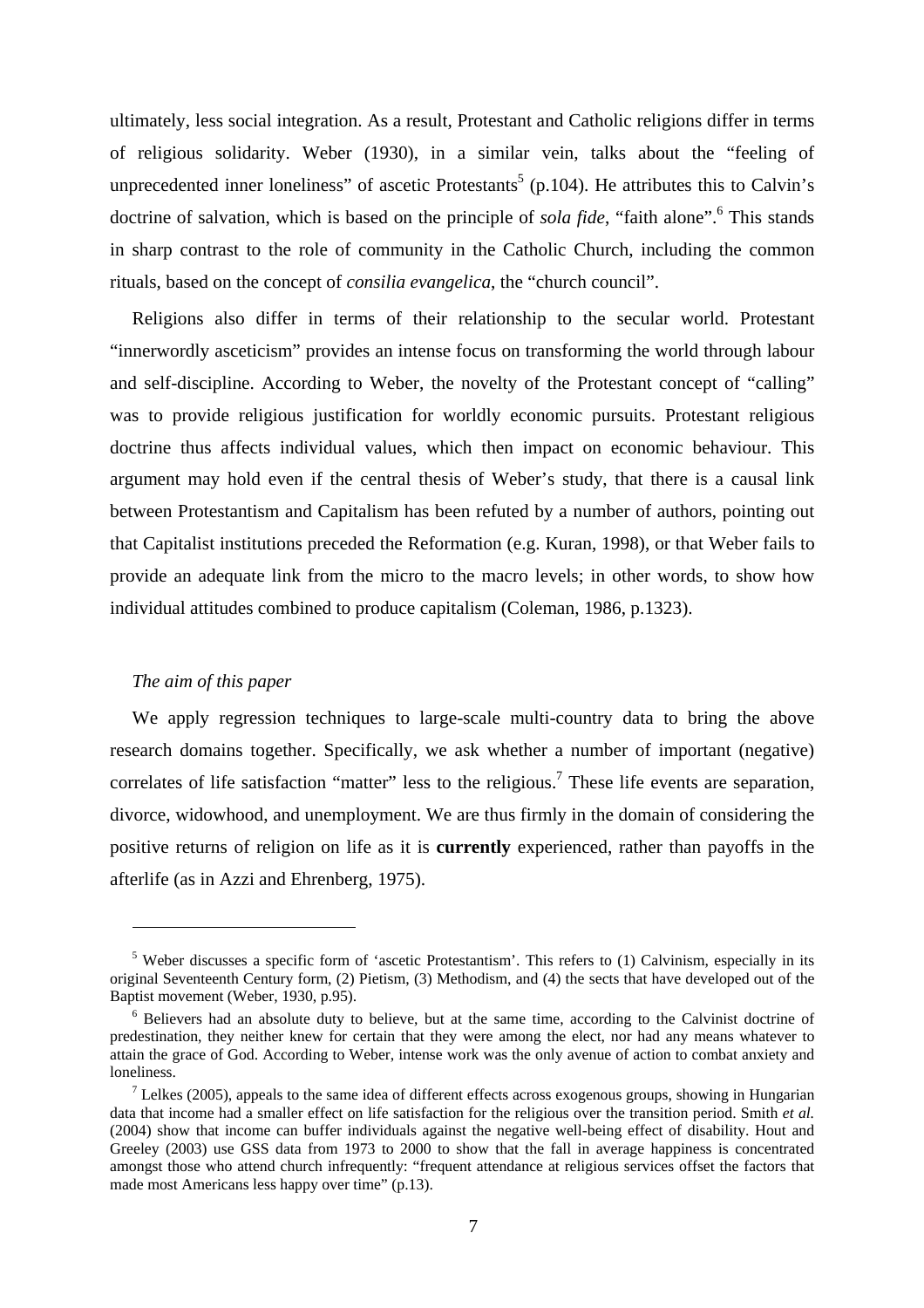We test for stress-buffering effects of religion via interaction terms in regressions. We believe that we are the amongst the first to document these in large-scale representative multicountry data. Table 1 (p.618) in Smith *et al.* (2003) describes the 147 datasets used in their meta-analysis. Of these, only 20% were representative surveys, and only 14% had a sample size of over 1000. Further, our analysis will use multivariate regressions, whereas the psychological literature has often concentrated on bivariate correlations.

In the spirit of Durkheim and Weber, we test whether Roman Catholicism has a stronger stress-buffering effect than Protestantism: such differences may be expected from the greater social integration of Catholics and their greater tolerance of personal failure. Based on Weber, we may expect a difference between Protestants and Catholics in attitudes towards work (and the failure to work): if labour is more integral to Protestant values, then Protestants may be less protected against (or more punished for) unemployment. We also ask whether there are significant differences between the role of institutional/social and personal aspects of religion when people undergo difficult life events. Numerous models of economics of religion emphasise the community aspect of religion, and in this case we may expect a stronger insurance role for churchgoing than for personal prayer.

These distinctions turn out to be important, as we will show that there is a stress-buffering role for religion, but that this varies by life event, and by measure of religious activity (and particularly by denomination).

## **3 Data**

 $\overline{a}$ 

Our first dataset is multi-country and cross-section, the European Social Survey 2002/2003 (ESS: http://www.europeansocialsurvey.org), consisting of nationally representative samples of individuals in 22 countries. The survey contains information on a wide range of attitudinal and socio-demographic characteristics.<sup>8</sup> The total sample size is 38106, excluding Israel<sup>9</sup> and those under 16 or over 80. This figure falls to 29375 in the regression sample, due to missing values for a number of key variables.<sup>10</sup>

<sup>&</sup>lt;sup>8</sup> The survey design includes strict quality controls, such as random probability sampling, a minimum target response rate of 70% and rigorous translation protocols. See Jowell *et al*. (2003) for more details.

<sup>&</sup>lt;sup>9</sup> The Israeli sample is 82% Jewish and 13% Muslim. The role of religion may be somewhat different in Israel than in other ESS countries. Practically, its inclusion does not change our main qualitative results. 10 This particularly applies to household income. We check that our key results are qualitatively unchanged in

the larger sample that results when income is excluded as an explanatory variable.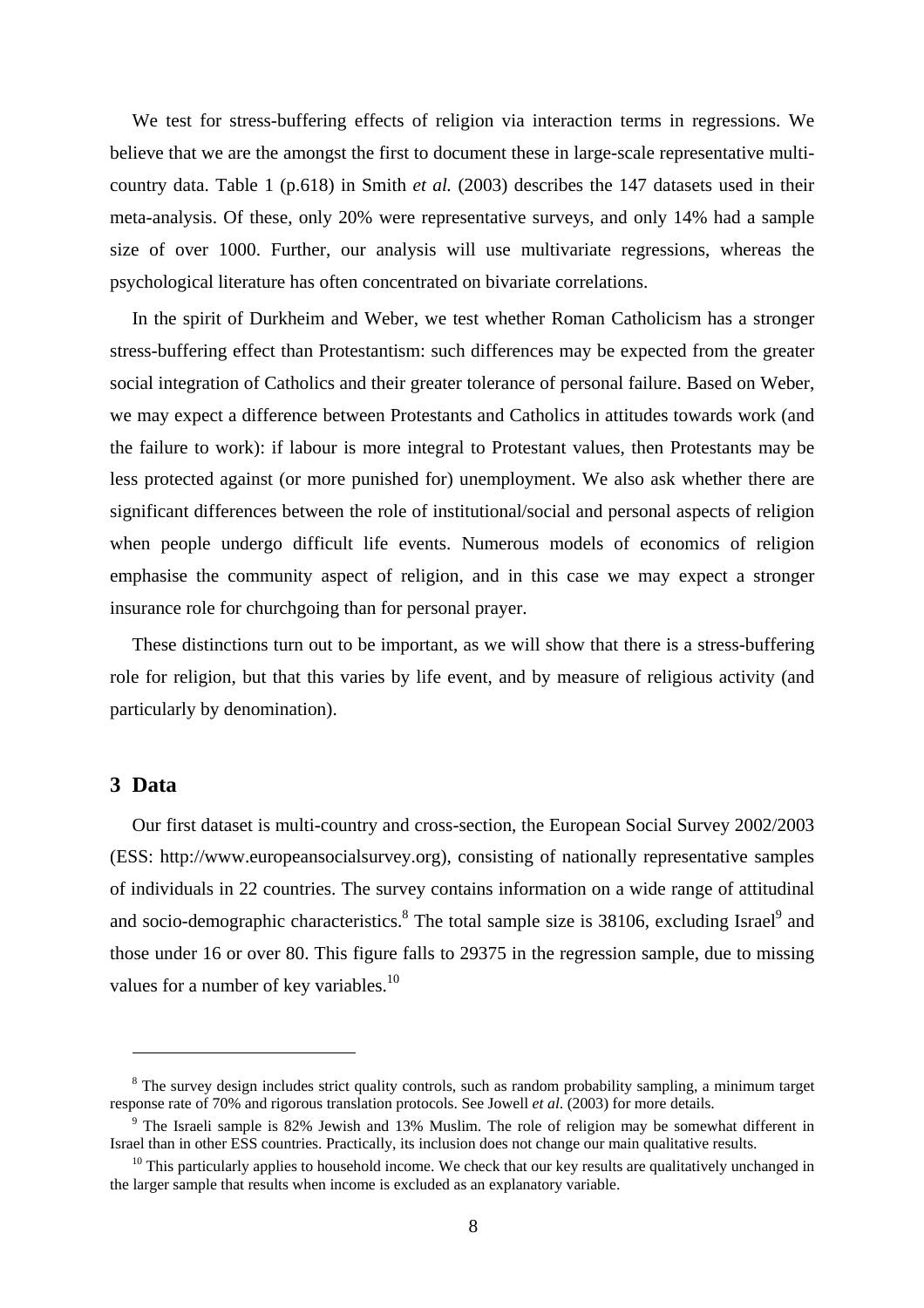The ESS includes three distinct measures of religiosity: (1) denomination; (2) church attendance; and (3) personal prayer. The distribution of these three variables in the regression sample is shown in Table 1.

#### *1) Denomination*

All respondents are asked, "*Do you consider yourself as belonging to any particular religion or denomination*"?, where it is made clear that belonging to means identifying with, rather than official membership. The most prevalent denominations in Europe are Roman Catholic and Protestant, covering 40% and 16% of respondents respectively (Table 1). A number of other religions were mentioned, which we have grouped together as "Other religion", making up 6% of the total sample (this group is predominantly Eastern Orthodox, 62%, Other Christians, 20%, and Muslim, 12%). Last, almost forty per cent of respondents say that they do not belong to any particular religion.

#### *2) Religious Attendance*

Respondents are then asked: "*Apart from special occasions such as weddings and funerals, about how often do you attend religious services nowadays*"?, with the possible replies:

- Every day
- More than once a week
- Once a week
- At least once a month
- Only on special holy days
- Less often
- Never

We create a binary regular churchgoing variable for attending religious services at least *once a month*. This captures attendance which is more frequent than special holy days only; it is also not *a priori* biased between denominations (more frequent weekly attendance is proportionately lower among Protestants than Roman Catholics, due to stricter attendance requirements for the latter). Overall 28% of individuals are classified as regular churchgoers, and a further 40% go on special holy days or less often. Around one-third of Europeans say that they never go to church.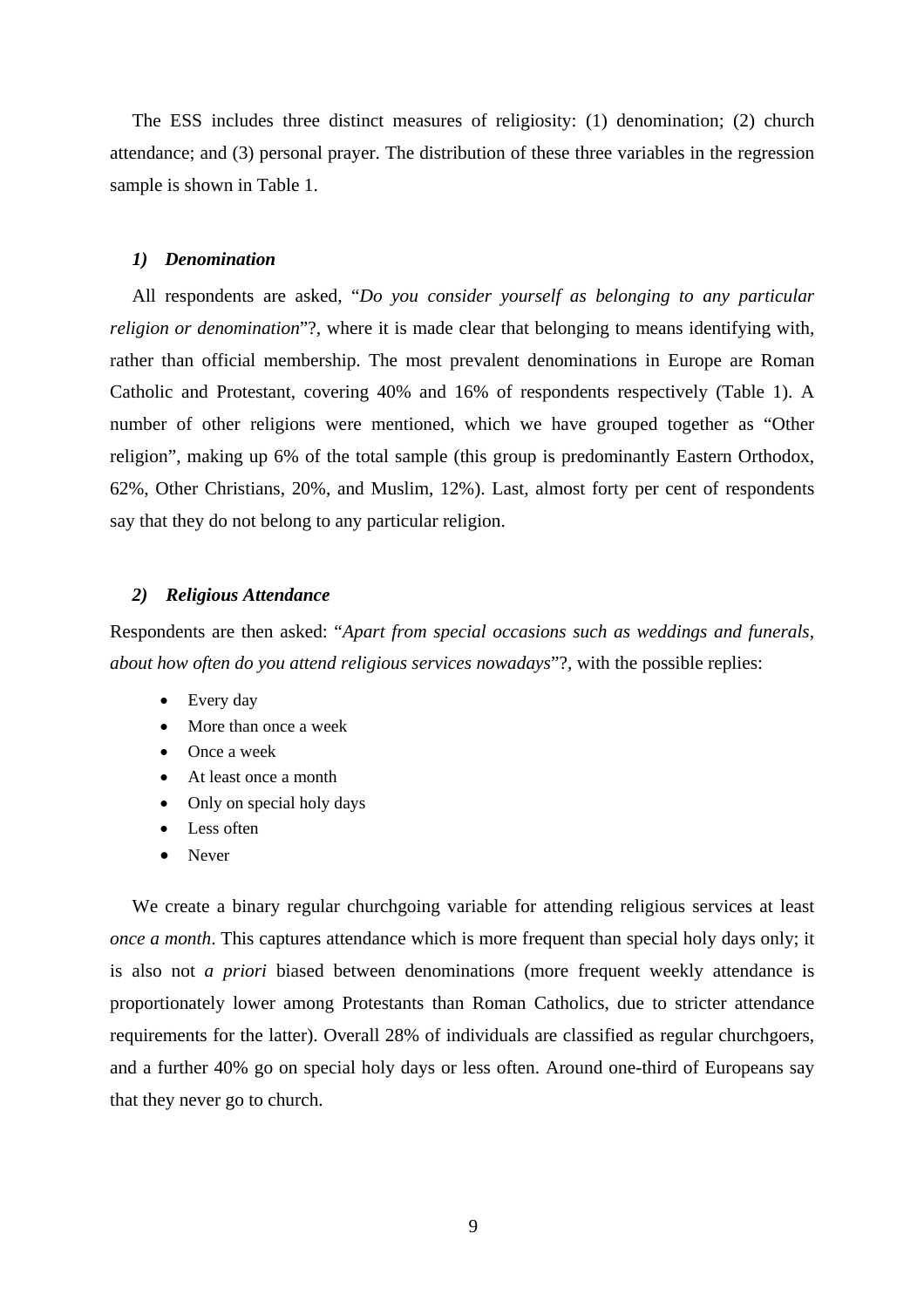#### *3) Prayer*

Last, individuals in the ESS are asked:

"*Apart from when you are at religious services, how often, if at all, do you pray*"?

with answers on the same scale as for 2) above. Just under a quarter of respondents pray every day, 10% more than once a week, and 6% once a week, altogether making up 37% who pray at least once a week (our prayer variable). In contrast, 35% of the sample never pray.

Religion plays a role in the life of the majority of Europeans in one way or another. Over 60 per cent of respondents currently belong to a religious denomination, and one-third are actively involved in religious activities (28% attending religious services at least once a month, and 37% praying at least once a week). Appendix Table 1 shows that there is considerable variation between countries. In particular, the Greeks, Polish and Irish are the most religious, and the Czechs and the Swedish the least religious, on all three counts. Women are more religious than men. Women's activity rate in churchgoing and prayer is around 50 per cent higher than men's. Religiosity also rises with age, with those over the age of 65 being the most religious. These findings are standard in the empirical literature (e.g. de Vaus and McAllister, 1987; Iannaccone, 1998).

Religiosity is far from being mono-faceted, however, as the cross-tabulations between our three measures in Appendix Tables 2 and 3 show. Only just over one-third of those who consider themselves as belonging to a particular religion are regular prayers or churchgoers. A non-negligible proportion (9%) of those who do not belong to any denomination pray at least once a week. Table 1 showed that regular prayer is a more prevalent form of religious activity than regular churchgoing. This holds for all of the denominations examined in the survey. Last, the religious activities of Roman Catholics and Protestants differ. The former are more active in both churchgoing (50% vs. 24%) and prayer (58% vs. 42%).

#### *Subjective Well-Being*

There are two subjective well-being variables in the ESS: life satisfaction and happiness. We use life satisfaction, which is often considered to reflect less ephemeral feelings than happiness. This is measured as follows:

"*All things considered, how satisfied are you with your life as a whole nowadays*"? Answers are on a 0 to 10 scale, where 0 means extremely dissatisfied and 10 means extremely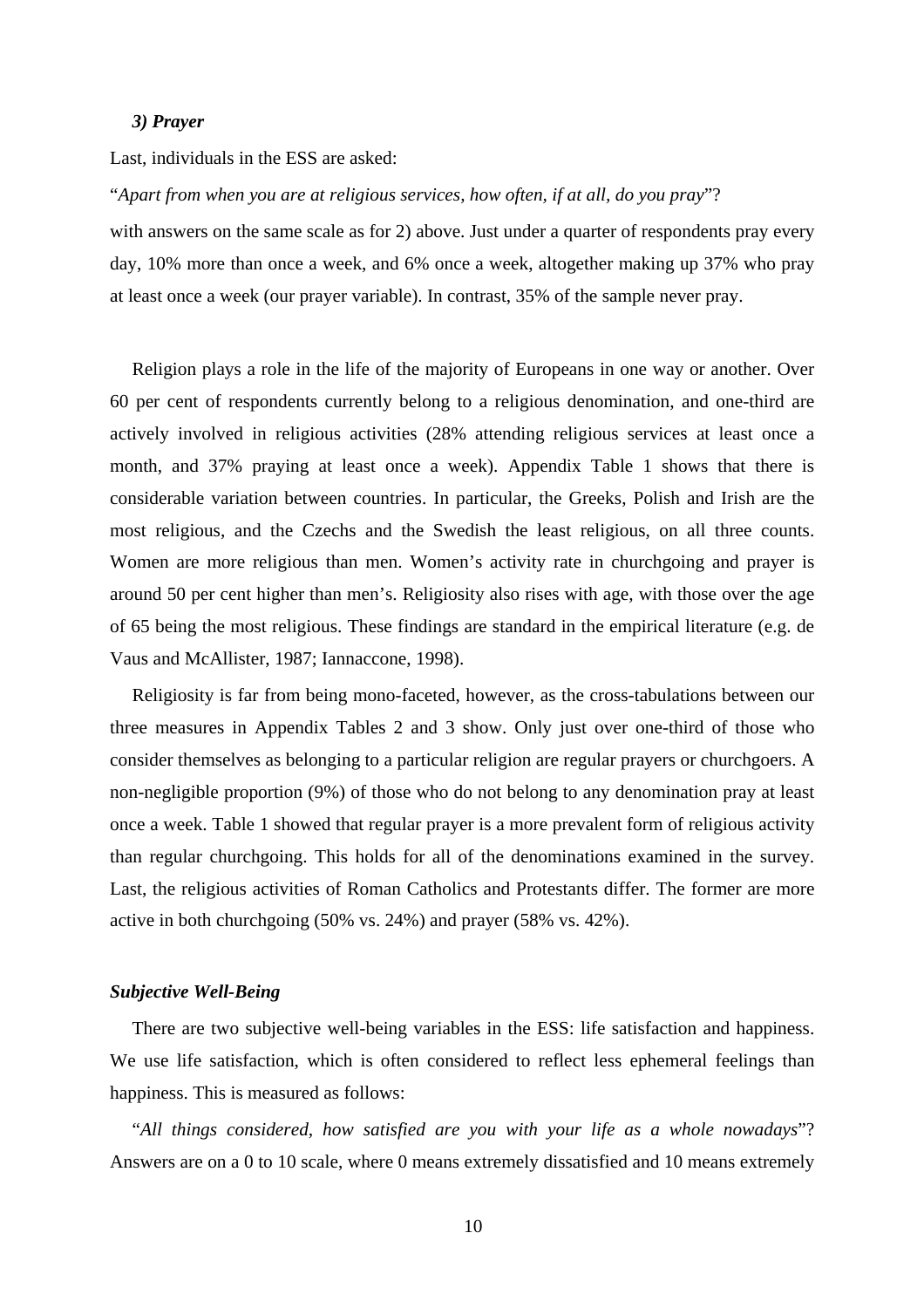satisfied. In the regressions, scores of 0 to 2 were combined due to small cell sizes. Table 2 shows the distribution of life satisfaction in the regression sample. As is often the case, there is positive skew in this distribution: respondents tend to report satisfaction towards the top end of the scale.

#### *Life Events*

 $\overline{a}$ 

The distribution of adverse life events appears in Table 3. 5.8% of the sample are unemployed; these are predominantly people who are actively looking for a job (4.0%). Marital break-up affects 7.8% of the sample, made up of divorce (6.1%) and separation (1.7%). Last, 6% of the sample are widowed. Table 3 shows that average life satisfaction is significantly lower for all of these groups than for the total population. We also see that religious activity is lowest amongst those whose marriage has broken-up, and highest among the widowed. The latter event is likely positively correlated with age, which is also a predictor of religious involvement.

The second dataset we use is the British Household Panel Survey (BHPS), which is single country and panel. This will be described in more detail in Section 5, which explicitly considers changes over time in religious activity.

## **4 Religion and Life Satisfaction: Main and Stress-Buffering Effects**

Table 3 showed that those who have experienced adverse events have lower life satisfaction. However, the relationship between these events and religious behaviour is not homogeneous. The divorced, separated and unemployed are less religious than average<sup>11</sup>, while the widowed are more religious than average. Such bivariate correlations are likely influenced by a number of omitted variables – age would seem a strong candidate, for one, with respect to widowhood – and we now turn to multivariate analysis.

Our basic regression for the main effect of religion on subjective well-being is as follows:

\n LIFE SATISFACTION<sub>i</sub> = f(RELIGIOUS ACTIVITY<sub>i</sub>, DENOMINATION<sub>i</sub>, 
$$
X_i
$$
)\n

 $11$  We cannot discern whether it is broken marriage which keeps people away from the institutions of the church (for fear of being judged for their failure), or rather that those who have weaker institutional affiliations, and as a result weaker socialisation to the norms of the church, tend to divorce more frequently.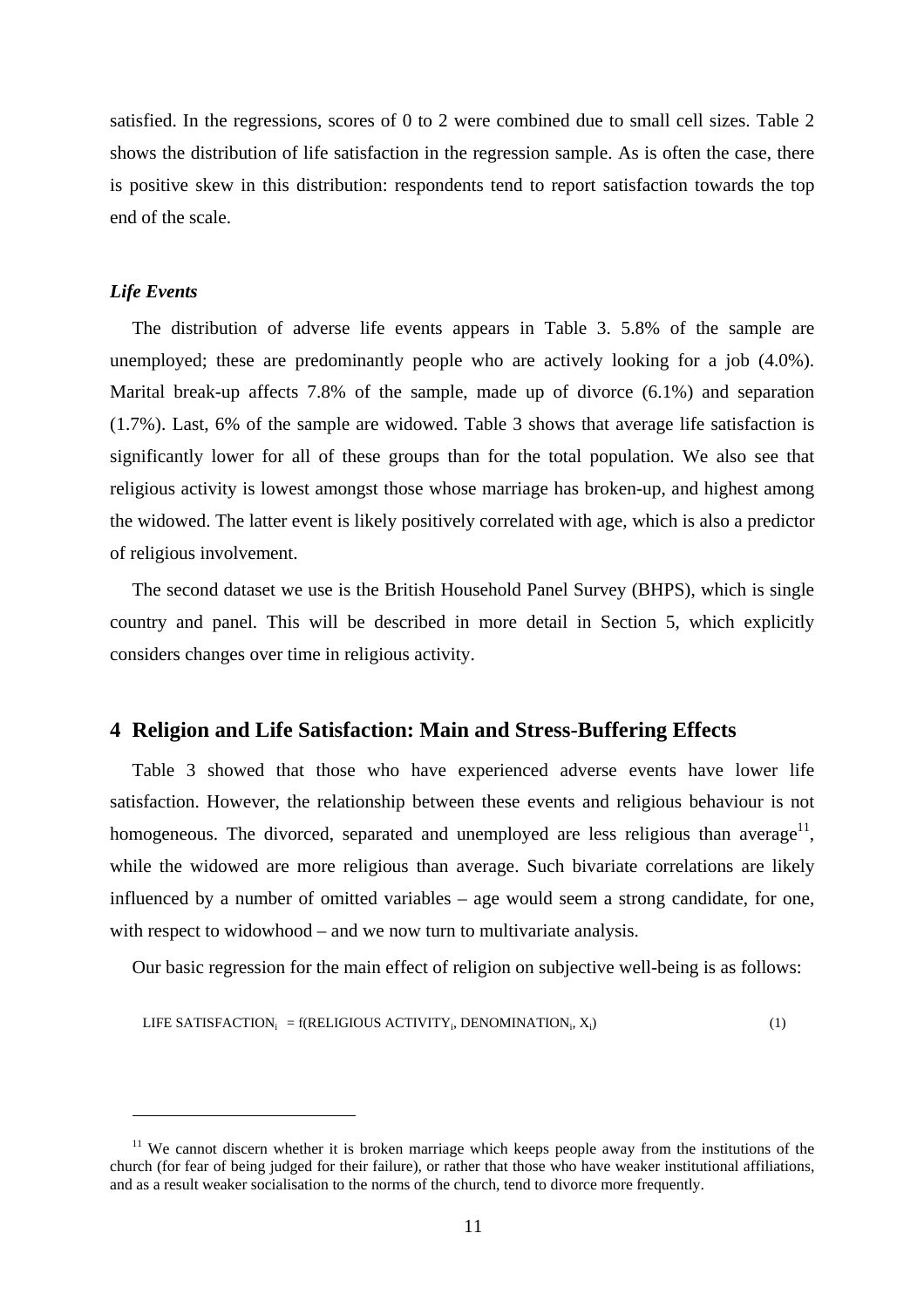where RELIGIOUS ACTIVITY<sub>i</sub> is a dummy variable for either regular churchgoing or regular personal prayer, and DENOMINATION<sub>i</sub> is a set of dummies indicating whether individual  $i$  is Roman Catholic, Protestant, or belongs to/identifies with another religion. The other control variables in  $X_i$  include the main effect of the adverse life events, via labour market status and marital status dummies. We also control for income quartile (based on annual household income corrected for household size within each country)<sup>12</sup>, sex, age, education, number of children, and country. Our measures of life satisfaction is ordinal: as such we estimate ordered logit regressions.

To see whether religion insures individuals, via their subjective well-being, against adverse life events<sup>13</sup> we introduce a series of interactions between religiosity and EVENT<sub>ij</sub>, where EVENT<sub>ii</sub> denotes adverse event *j* experienced by individual *i*.

\n LIFE SATISFACTION<sub>i</sub> = f(RELIGIOUS ACTIVITY<sub>i</sub>, DENOMINATION<sub>i</sub>, X<sub>i</sub>, 
$$
EVENT_{ij}^*RELIGIOUS ACTIVITY_i
$$
,  
\n $EVENT_{ij}^* DENOMINATION_i)$ \n

\n\n (2)\n

Separate regressions are carried out for churchgoing and prayer as religious activities, to test whether the stress-buffering effect of religion results from its institutional aspect (churchgoing) or personal beliefs (prayer). Both of these regressions include interaction terms with religious denomination. Last, the interaction between religiosity and unemployment, is analysed on a sub-sample of the working-age population (those aged 60 or under).

## *Main Effects*

 $\overline{a}$ 

Table 4 shows the main effects of religion on life satisfaction in ESS data. There are two columns. The first controls for denomination and churchgoing, the second for denomination and prayer. The religious, by whatever measure, report higher levels of life satisfaction in Europe, even after controlling for age, income, education, labour market status, marital status, health and country. The estimated coefficients on Roman Catholic and Protestant are both

<sup>&</sup>lt;sup>12</sup> Household income was equivalised using a scale based on e=0.7. With equivalence we attach decreasing weight to each additional household member, e.g. 1 for the first, 0.6 for the second, and 0.5 for the third, and are thus able to account for economies of scale and children's lower consumption.<br><sup>13</sup> In the tradition of establishing whether different groups suffer differently from adverse events, Clark

<sup>(2003)</sup> uses British panel data to show that unemployment has a smaller impact on well-being in high unemployment regions, and when the individual's partner does not work; see also Powdthavee (2004), using South African data. Clark *et al*. (2003) find that the impact of negative life events is actually larger for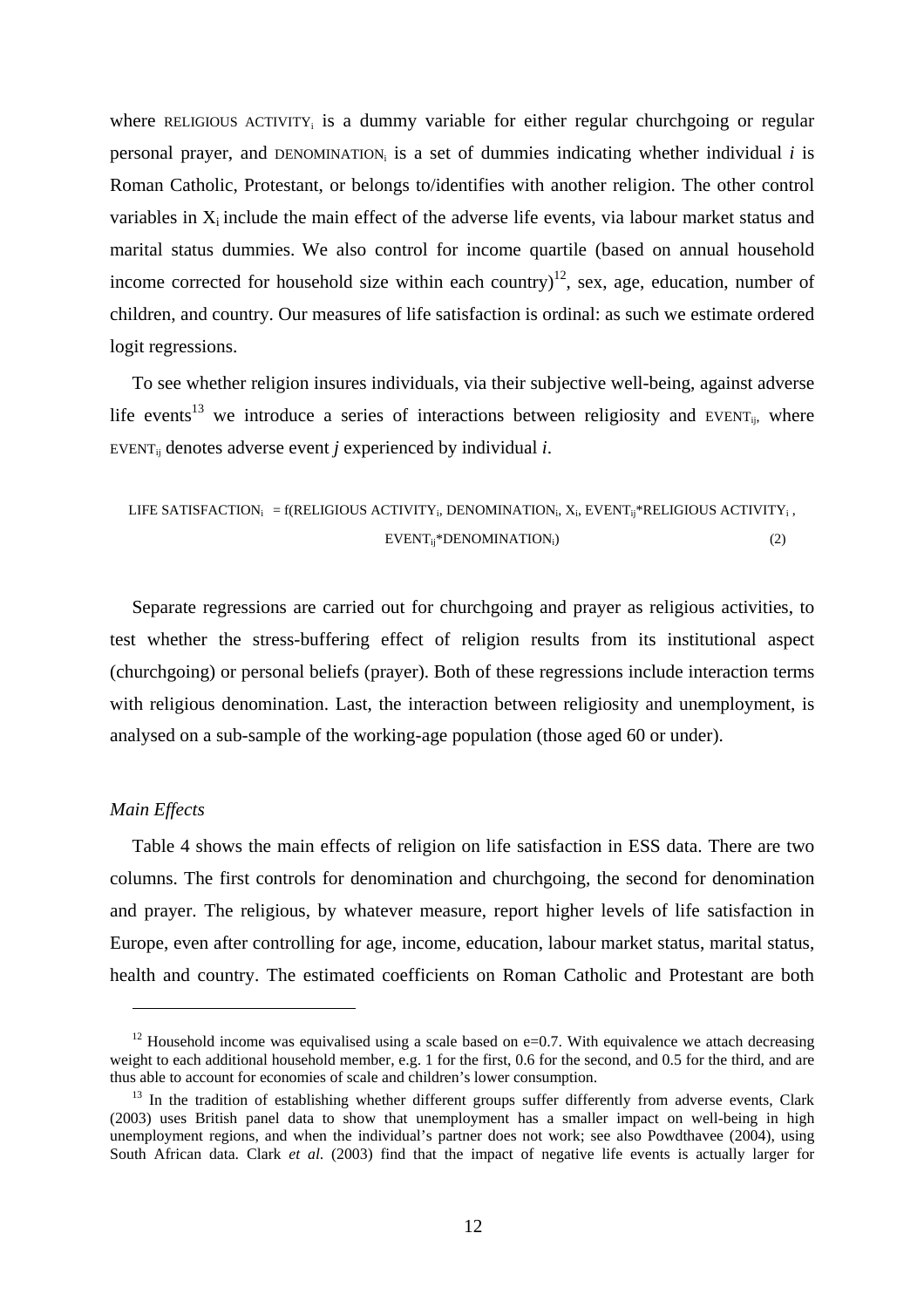positive and significant at the one per cent level, and are similar in size. In addition, religious activity, over and above an individual's identification with a particular religion, is associated with higher life satisfaction: churchgoing in column one and prayer in column two both attract positive and significant estimated coefficients, although the size of the estimated coefficient on churchgoing is larger than that on prayer.<sup>14</sup>

The other coefficients show that low-income groups and the unemployed report significantly lower levels of life satisfaction, *ceteris paribus*, as expected (Clark and Oswald, 1994). The effect of education is positive, but monotonic only up to the post-secondary level. Women are more satisfied than men, and life-satisfaction is U-shaped in age, minimising in the mid-40s. Last, the married are more satisfied, while those who have separated, divorced or widowed have lower levels of well-being than those who have never married. Separation has a significantly greater negative impact on life satisfaction than does divorce.

The positive correlations between religion and well-being are already known in the psychological and sociological literatures, although often from unrepresentative small samples, or from bivariate correlations. Our results provide robust confirmation of these earlier findings.

#### *Interaction Effects (Stress-Buffering)*

1

Does religion mitigate the impact of adverse life events? We test for stress-buffering by including interaction terms between life events and religion. For simplicity, Table 5 shows only the estimated coefficients on the interaction terms and the life event in question, although all regressions include the main effects of religion and Table 4's other demographic controls. Table 5 has two panels. The top panel refers to the regression results when the measure of religious activity is institutional/social (churchgoing), and the bottom panel to the results when this measure is personal (prayer).

The main result of this paper is that religion does indeed soften the impact of some adverse life events, although the extent of this stress-buffering varies greatly by the particular life event, and by religious denomination. There is little qualitative difference between the top and

individuals who were previously relatively satisfied with their life, while the impact of positive events is larger for those who were relatively dissatisfied. They call this phenomenon "hedonic smoothing".<br><sup>14</sup> There is no significant difference in the beneficial impact of churchgoing and prayer between Roman

Catholics and Protestants.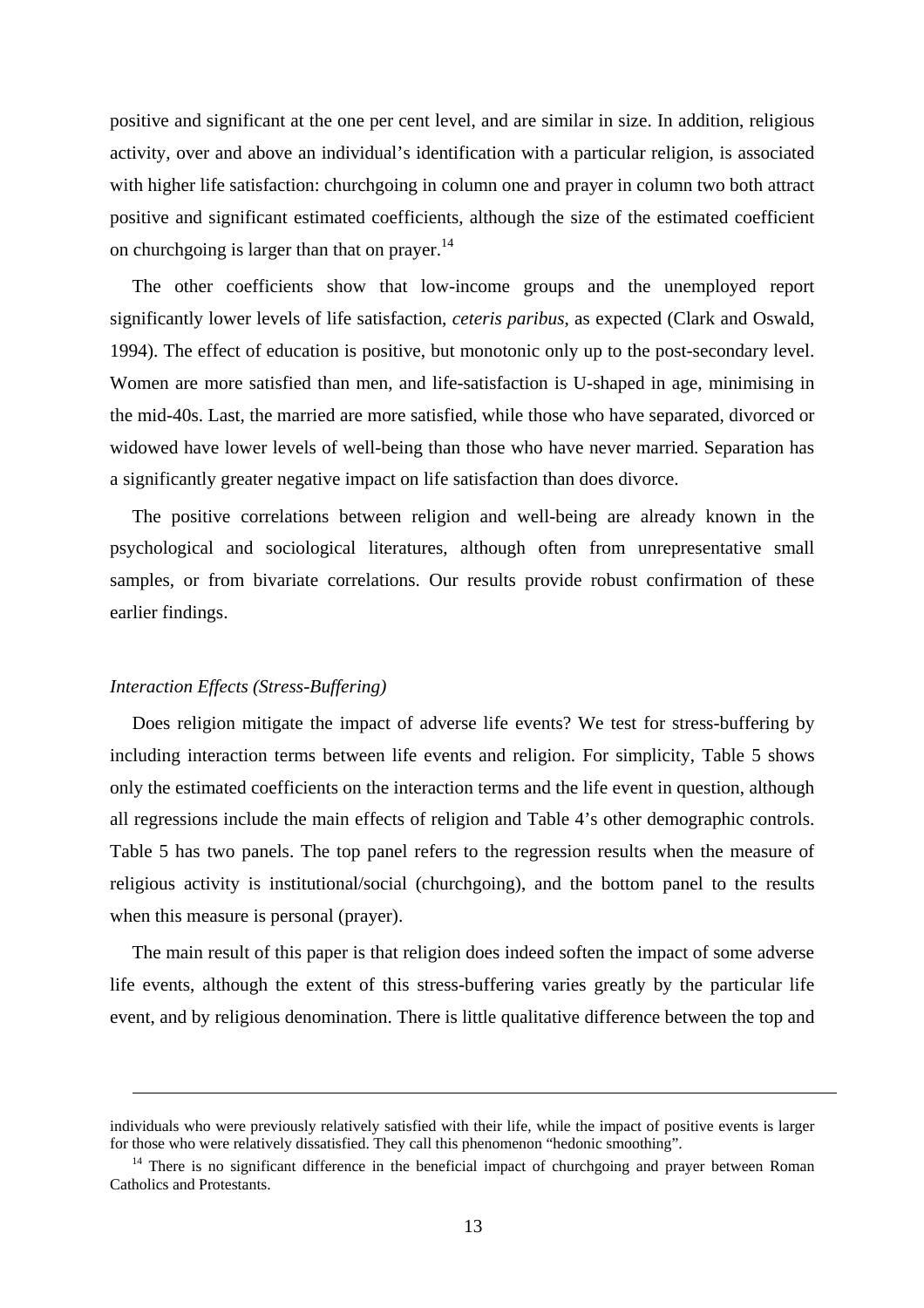bottom panels of Table 5, showing respectively the stress-buffering from churchgoing and prayer; there are however sharp differences in stress-buffering by religious denomination.

Table 5 has four columns, one for each adverse life event. Within each column, the first four coefficients refer to the estimated interaction terms between the adverse life events and the religion variables. The main effect of the adverse event on life satisfaction appears in the last line. This is negative, so that a positive interaction coefficient corresponds to a buffering or insurance effect of religion. These are indicated in Table 5 by dark shading.

Stress-buffering effects from religion are found for unemployment, and to a lesser extent for separation and divorce. Being Roman Catholic or "Other Religion" is associated with a smaller negative impact of unemployment on life satisfaction than for the non-religious. The insurance effect for Protestants is mathematically very slightly smaller, and is also positive and significant. These are large effects. The main effect of unemployment in this regression is –1.00. The interactions thus show that the psychological effect of unemployment is only half as large for those who describe themselves as being Roman Catholic or Protestant.

This homogeneity across denominations disappears for marital breakdown: Protestants are insured against divorce, as shown by the positive interaction coefficient in column 3 (darkshaded). On the contrary, Roman Catholics are actually punished for divorce, in the sense that their life satisfaction takes a larger negative hit than does the life satisfaction of the nonreligious. A punishment effect is also found for churchgoing: frequent churchgoers suffer more from divorce than do those who attend less frequently, independently of religious denomination. This anti-buffering punishment effect of religion is denoted by light-shaded cells.15 Note that Roman Catholics are not punished for marital breakdown *per se*, but rather for breaking the norms of their church by divorcing. This can be seen in the difference between the positive interaction effect for Roman Catholics in column 2 (insurance against separation), and their negative interaction effect in column 3 (punishment for divorce).<sup>16</sup>

The contrast with Protestants is stark. Protestants are not buffered against separation (the estimated coefficient is positive, but not significant), but they are insured against divorce. To

 $\overline{a}$ 

<sup>&</sup>lt;sup>15</sup> Roman Catholics are more hurt by widowhood than are the non-religious. One interpretation is that conservative values may leave widows (80% of the widowed in the regression sample are women) ill-equipped to face life alone. Consistent with this, there is no punishment effect for Roman Catholic widowers.

<sup>&</sup>lt;sup>16</sup> One potential interpretation is that religion is proxying friendship. However, we find that both Catholics and Protestants are protected against unemployment, while Protestants are protected against divorce whereas Catholics are punished. As such, Protestants' friends would offer support for both negative events, whereas Catholics' friends would be supportive for unemployment but actually ostracise the individual for divorce. This brings us back to religious preferences.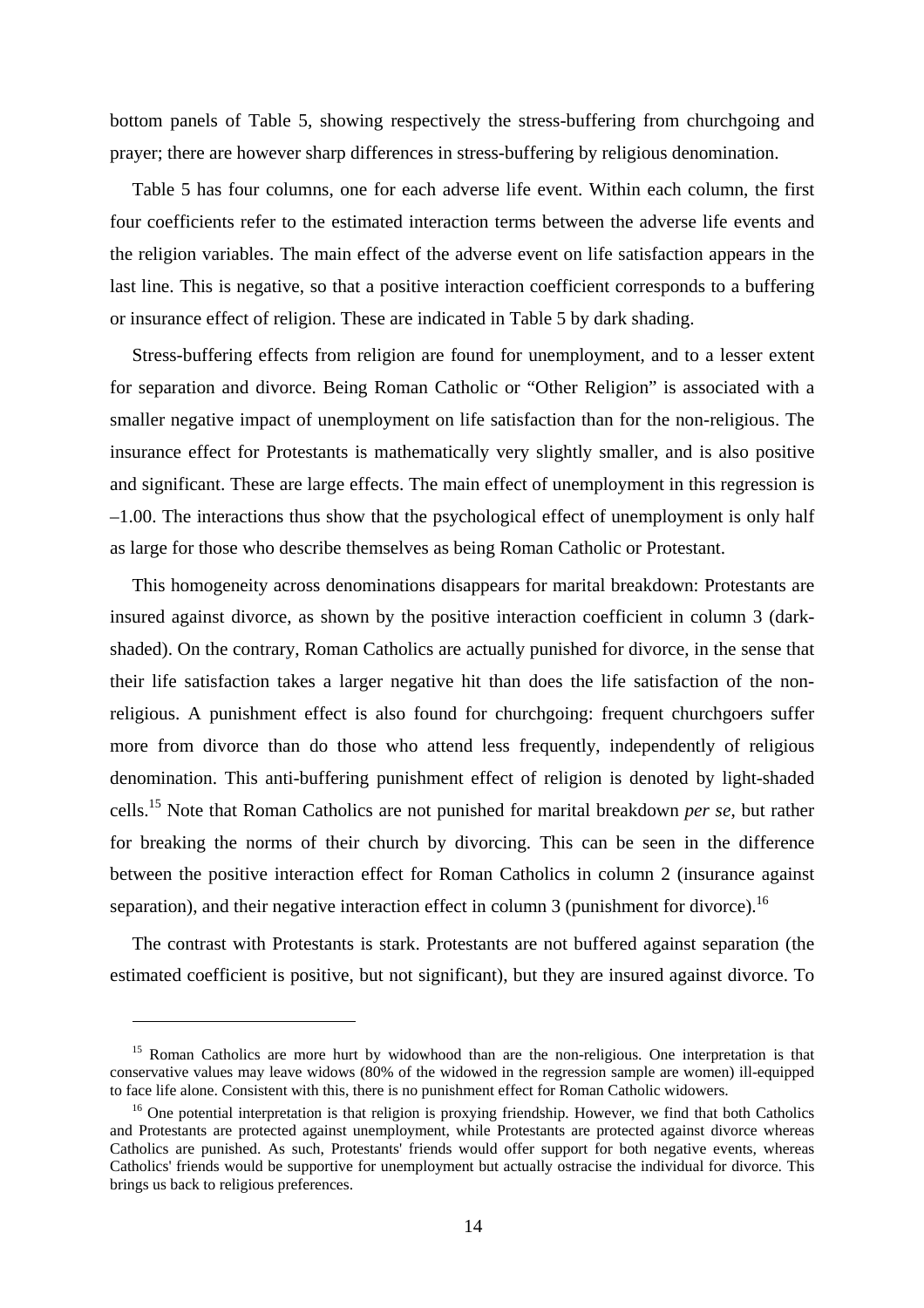illustrate, the total effect of separation for Roman Catholics (i.e. main plus interaction effects) is  $-0.921+0.359=-0.562$ ; and that of divorce is  $-0.619$ . In other words, the life satisfaction effects of separation and divorce are roughly the same for Roman Catholics. However, the life satisfaction impact of separation for Protestants (-0.921) is over three-times larger than that of divorce (-0.256).

The results in the bottom panel of Table 5 are qualitatively very similar. The two insurance effects in columns two and three become just insignificant at normal levels. The significant punishment effect of churchgoing on the divorced, becomes insignificant for prayer in the bottom panel. One interpretation of this difference is that it is not being a religious divorcee which is difficult in itself (i.e. through introspection), but rather showing oneself in a social setting where such a status may attract opprobrium.

In summary, Roman Catholics and Protestants are insured against unemployment (in the sense that, if it happens it hurts less), whereas Protestants (Catholics) are insured against (punished for) divorce. The Protestant work ethic seems to have faded, as Protestants are actually insured against joblessness (although our definition of Protestantism is much wider than that in Weber).<sup>17</sup> On the other hand, the greater institutional penalties attached to divorce in the Roman Catholic church<sup>18</sup> are reflected in the life satisfaction scores of 30 000 Europeans. Formal institutional norms do have an impact on individual quality of life.

The above results come from cross-section data. We are particularly interested in knowing whether unobserved individual heterogeneity plays a role. For the interactions, those who suspect that a painful divorce is on its way might go to church more regularly, explaining the negative interaction coefficient in the top panel of Table 5. The next section thus considers the relationship between life events, religion and subjective well-being in panel data.

# **5 Religion and Life Satisfaction: Panel**

 $\overline{a}$ 

Here we appeal to data from the British Household Panel Survey (BHPS), a general survey covering a random sample of approximately 10 000 individuals in 5 500 British households per year. Thirteen waves of data are currently available. There is both entry into and exit from

<sup>&</sup>lt;sup>17</sup> Weber actually lives on for the better-educated: re-estimating Table 5 for those with greater than uppersecondary education reveals a strong unemployment insurance effect of Roman Catholicism, but no insurance from Protestantism.

 $18$  Marriage is a sacrament and divorce (more precisely: the resulting new partnership) means the loss of right to participate fully in religious rituals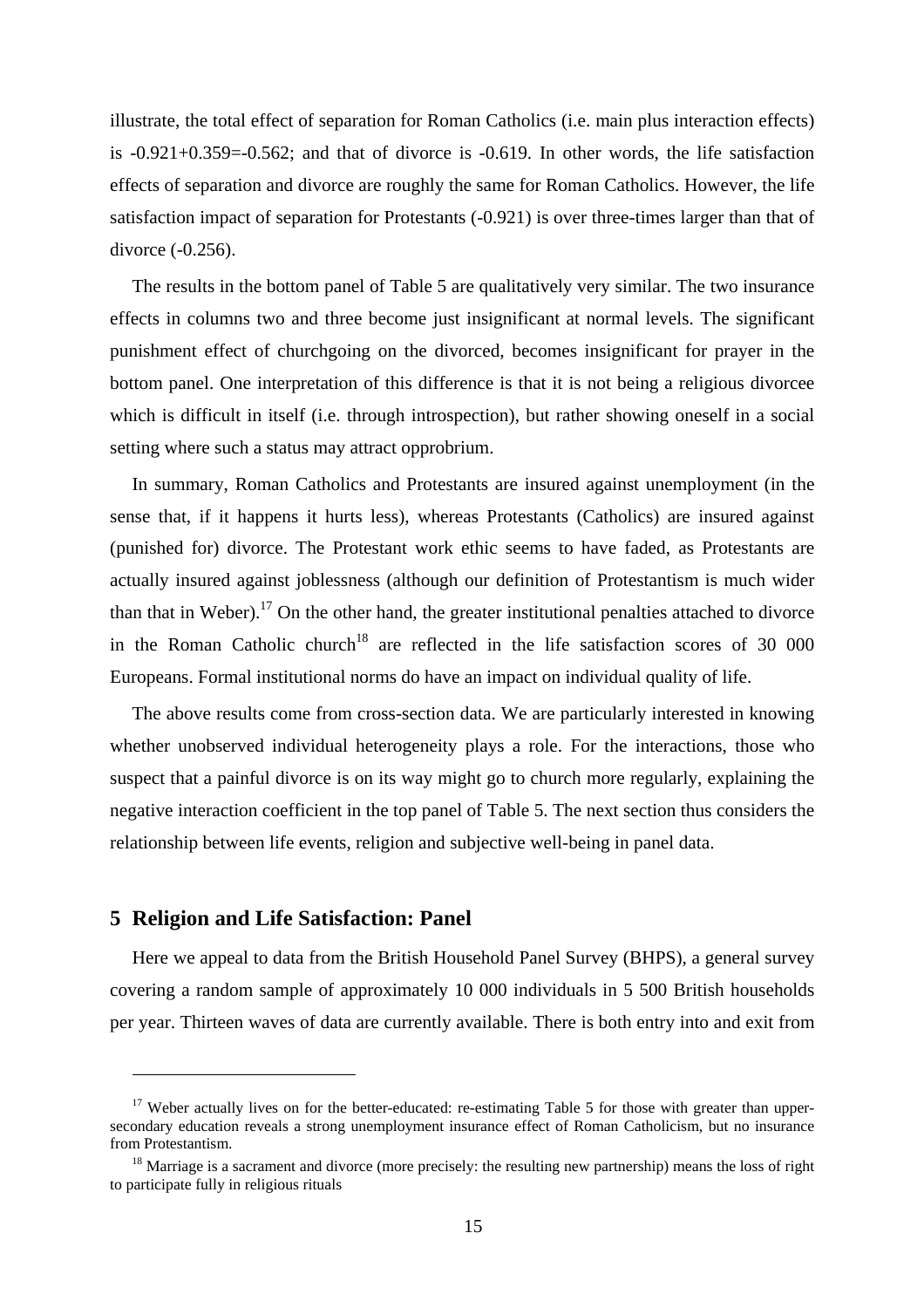the panel, leading to unbalanced data. The wave 1 data were collected in late 1991 - early 1992, the wave 2 data were collected in late 1992 - early 1993, and so on.<sup>19</sup>

We do not use data from Northern Ireland (which is available from wave seven onwards). as the role that religion plays there is arguably different to that in mainland Great Britain. There are two key religion variables, in addition to denomination. The first measures church attendance: "*How often, if at all, do you attend religious services or meetings?*", with possible replies of: Once a week or more; At least once a month; At least once a year; Practically never; and Only weddings etc. We create a dummy variable for attendance of once a month or more, as in the ESS. Great Britain is a less religious country than others in Europe, and only 17% of the regression sample report churchgoing to this extent.<sup>20</sup>

The second variable picks up the impact of religion (we do not have a prayer variable): "*How much difference would you say religious beliefs make to your life?*", with possible answers: A little difference; Some difference; A great difference; and No difference. We create a variable "Belief" for those saying that their beliefs make at least some difference; this concerns just over a third of the regression sample.

The religion variables are not asked in every wave. Denomination and Belief appear in Waves 1, 7, 9 and 11; Church attendance is asked in Waves 1, 3, 4, 5, 7, 9 and 11. There is some movement in these variables for the same individual over time; consequently we do not "fill in" the years when the questions were not asked. Our dependent variable is life satisfaction, measured on a one to seven scale. This appears in Waves 7-10 and 12-13. The overlap between life satisfaction and religion information is thus confined to waves 7 and 9, which reduces the chances of finding significant results in the panel analysis. Our life events are the same as those in the ESS above.

# *Panel Results*

 $\overline{a}$ 

Table 6 below shows results by sex from both pooled and panel analysis of the relationship between religion, life events and life satisfaction. We present results for church attendance and belief. The denomination results with respect to interactions were less convincing, perhaps due to the relatively small percentage of Catholics in Britain. The regressions do include a main effect for religion.

<sup>19</sup> More details are available at http://www.iser.essex.ac.uk/bhps/.

 $^{20}$  Experiments with more lenient definitions of regular churchgoing produced similar results.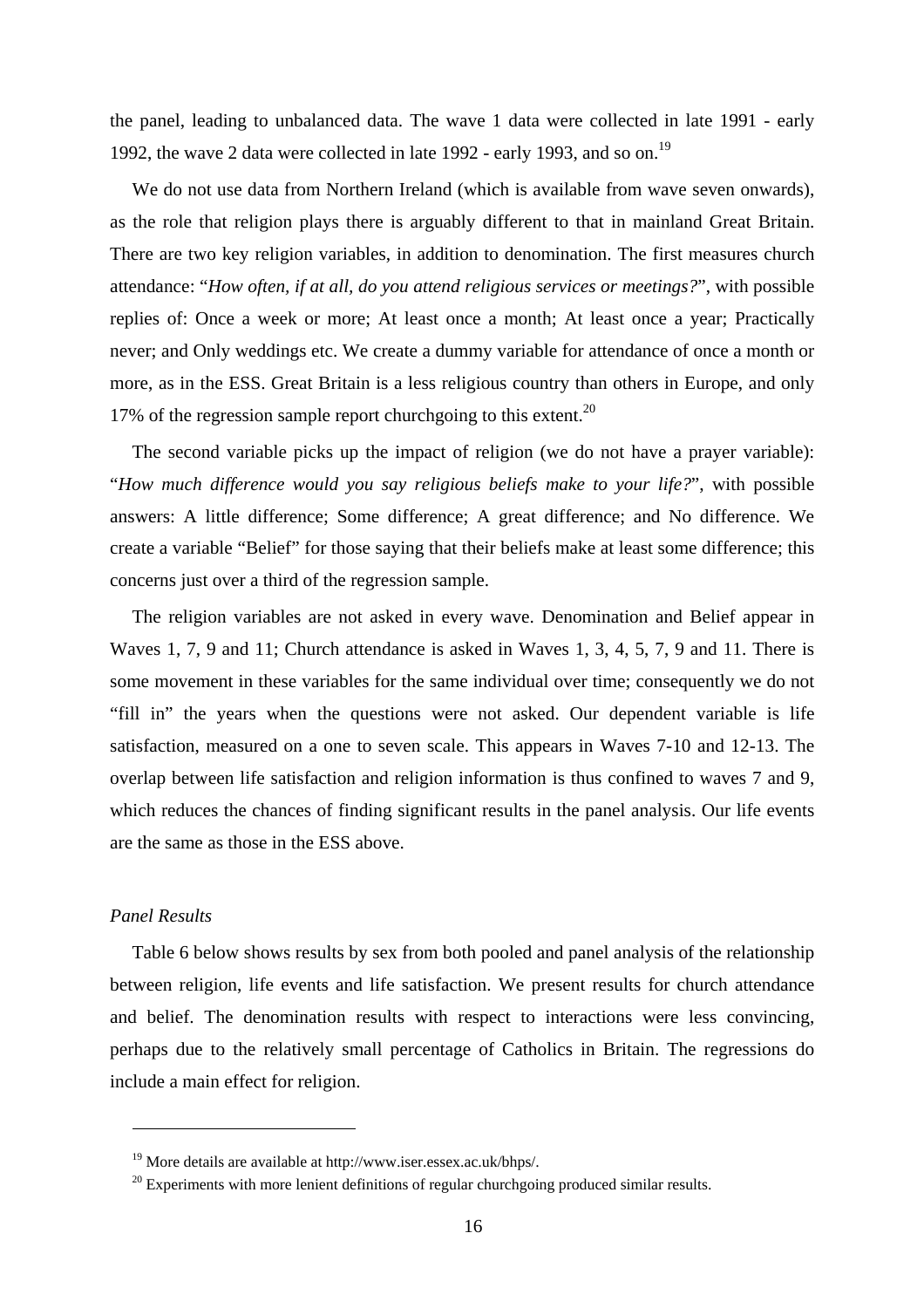Each panel of Table 6 has two columns. The first shows religious interactions in ordered logits, as in the ESS data, and the second results from panel "within" regressions. It is theoretically better to treat life satisfaction ordinally. Conditional fixed effects logit requires the dependent variable to be binary, and identification is based on those who change satisfaction: with two response levels this produced unfeasibly small regression samples.<sup>21</sup>

The results here are qualitatively similar to those in the ESS. The interaction effects are stronger for women than for men. Belief insures against unemployment or separation for women. There is suggestive evidence in the pooled regressions that both belief and churchgoing buffer women against widowhood. On the contrary, churchgoing divorcees report lower levels of life satisfaction, significantly so for women in panel estimations. Equally, churchgoing widowers are punished. This result is based on a relatively small number of widowers (just over 300), and is concentrated in older respondents (over 65).

#### *Endogenous Religion?*

 $\overline{a}$ 

Tables 5 and 6 provided some evidence that the religious, by a number of different measures, suffer less from certain adverse life events. In some cases, this conclusion is inverted, with the religious being punished, e.g. for divorce in Table 5. Our interpretation is of a stress-buffering (or intensifying) effect of religion. Alternatively, religion could be endogenous: for example, those undergoing a particularly painful divorce may go to church more regularly. We therefore ask whether those who become unemployed or who divorce turn towards the church or away from it. Reverse causality is unlikely here: individuals generally do not divorce or become unemployed because they have changed their religious behaviour.

We do not estimate econometric models of religious choice. Instead, we appeal to the panel nature of the BHPS to see if individuals change their religious behaviour over time, and if these changes are related to adverse life events. Table 7 summarises the results. We have three measures of increased religiosity: changed denomination (from none to a named denomination); increased church attendance; and increased belief. These will all be measured with noise, although there is no reason to suspect systematic bias. Due to the irregular appearance of the religion questions, these transitions do not always apply to the same elapsed period to time. Those for denomination compare wave 7 to wave 1, then wave 9 to wave 7, and so on. The life event transitions refer to the same periods as the religious transitions.

 $21$  Ferrer-i-Carbonell and Frijters (2004) conclude that the difference between ordinal and cardinal panel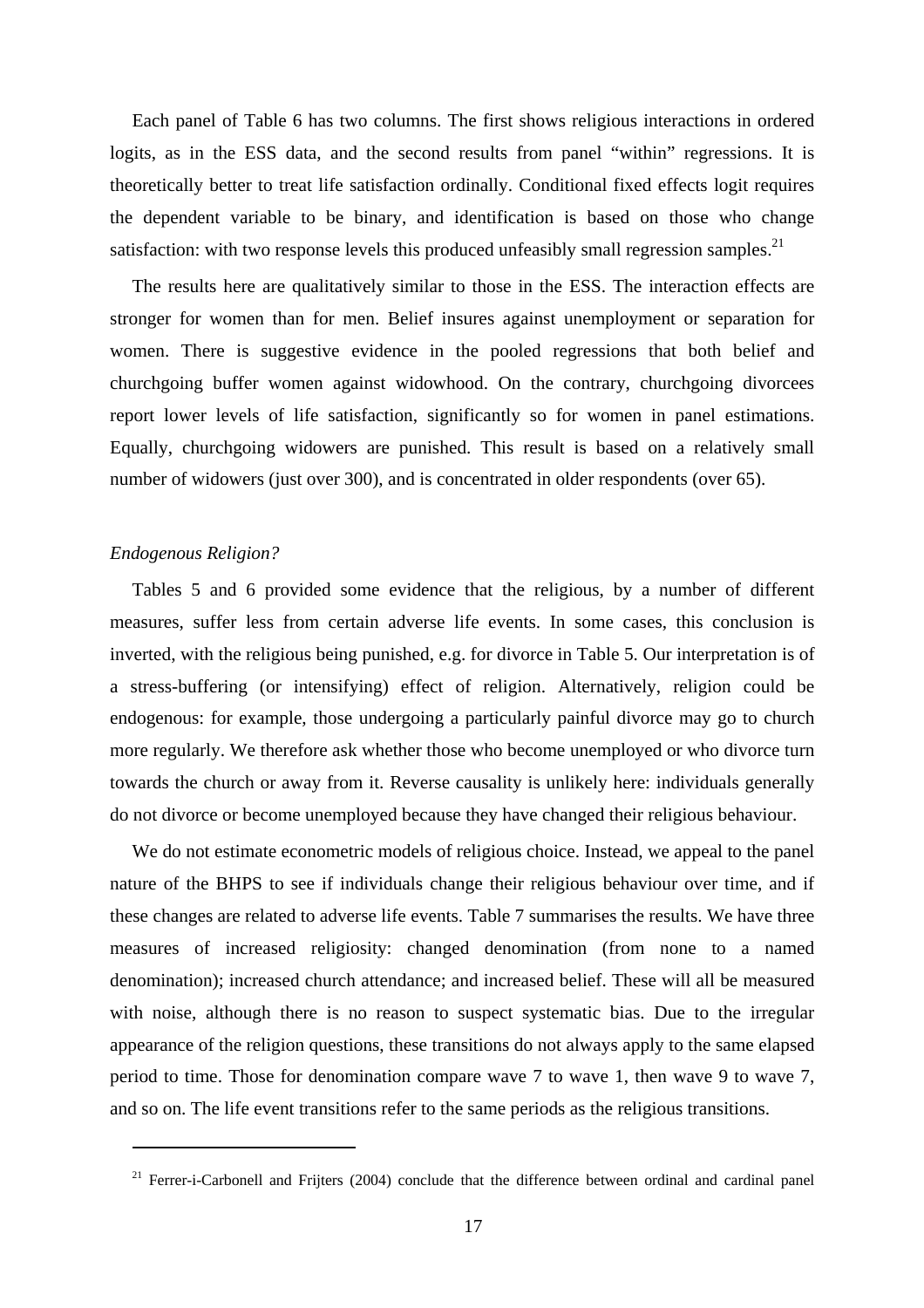The first line in each panel shows the percentage increasing religion from one wave to the next in the BHPS: just over five per cent change from no denomination to some denomination; and just under twenty per cent increase their level of church attendance or belief. The belief and church attendance figures are significantly larger for women than for men (although only at the ten per cent level for the latter).

The most important finding in Table 7 is that changes in religious behaviour do not coincide with adverse life events. There is some evidence that denomination changes with separation or widowhood. For the latter, women (but not men) increase their church attendance, although their degree of religious belief actually falls. There are no significant correlations between changes in religion and becoming unemployed. This table therefore provides some *prima facie* evidence that religion can be considered as exogenous to the adverse life events we considered above.<sup>22</sup>

### *Shift Share?*

<u>.</u>

Table 5 may not show insurance, but rather a mechanical shift-share phenomenon: the religious may suffer from higher unemployment, so that relatively happier people are unemployed, raising the unemployed's average well-being. This explanation assumes that life satisfaction is negatively correlated with the likelihood of future adverse events.

To test for a possible shift-share phenomenon, we estimate the probability of unemployment as a function of religion and other personal characteristics in the ESS data. The religious actually have a significantly *lower* probability of being unemployed. Similarly, to fit in with Table 5, we would expect Protestants to divorce more than the non-religious (False), Roman Catholics to divorce less than non-religious (True) AND Roman Catholics to separate more than non-religious (False). In sum, we do not find convincing support for the shift-share hypothesis.

## **6 Implications of Insurance and Punishment**

We have shown that the religious suffer less from unemployment. With respect to marital break-up, the religious are sheltered somewhat from the negative effects of separation; however, Roman Catholics and frequent churchgoers are punished for divorce, while

techniques is of second order compared to the difference between pooled and panel analysis.

 $^{22}$  This conclusion also holds if we consider lagged or lead life events, and if we control for respondent's age.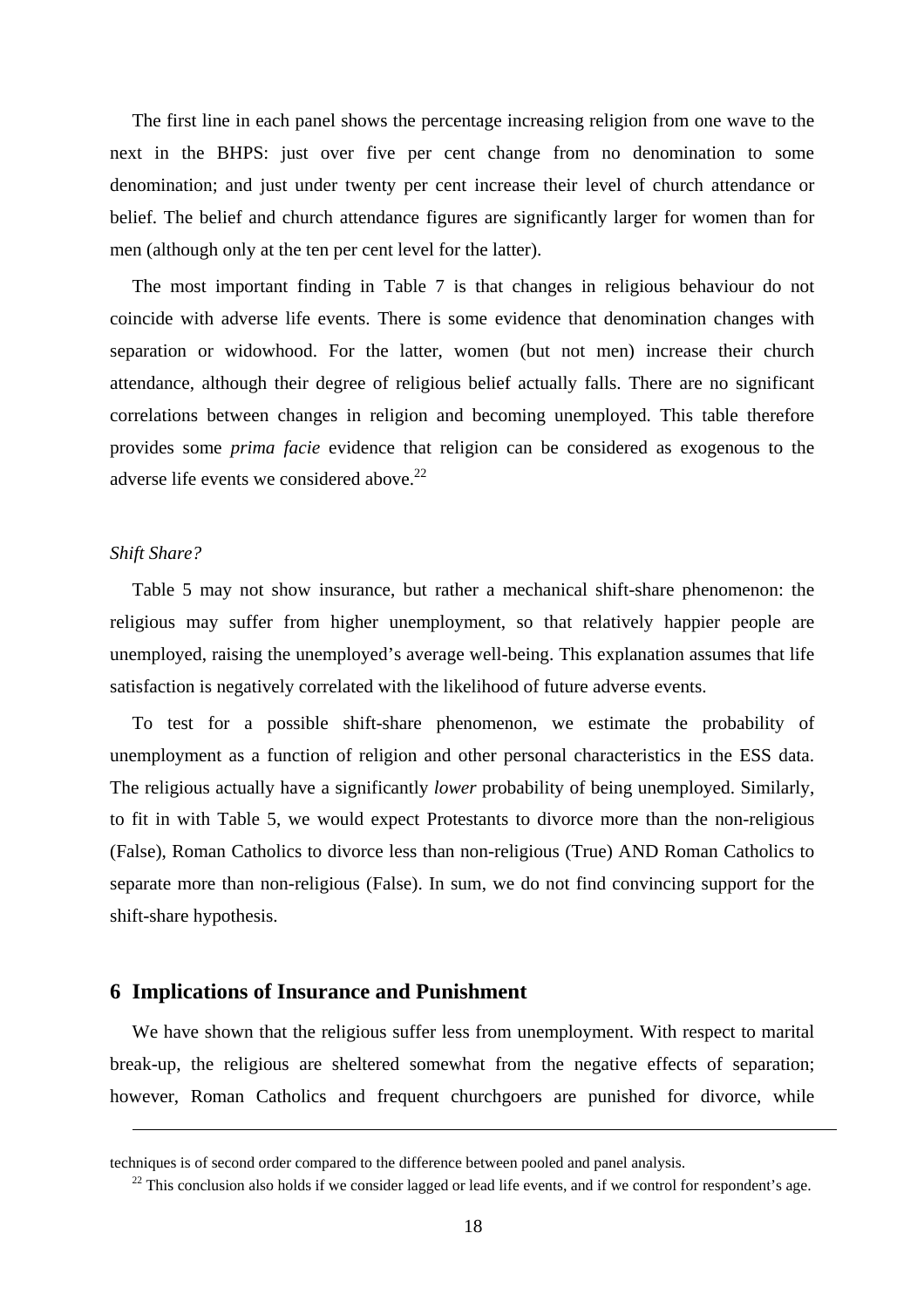Protestants are insured against its negative impact on well-being. Below we list four implications of these insurance/punishment findings, in terms of values, institutions, smoothing and behaviour.

#### *Values*

Scheve and Stasavage (2005*a*) use data from the World Values Survey and the 1996 wave of the International Social Survey Programme to show that support for Social Spending is lower amongst frequent churchgoers in a regression framework. Guiso, Sapienza and Zingales (2003) are in the same spirit, investigating the link between different denominations and economic values. They conclude that attitudinal differences between Protestants and Catholics still prevail, although there is no simple ranking of religions in terms of how conducive they are to economic growth. Guiso *et al*. find that "Protestants trust others and the legal system more than Catholics and they are less willing to cheat on taxes and accept a bribe with respect to Catholics. By contrast, Catholics support private ownership twice as much as Protestants and are more in favour of competition than any other religious group" (p.35). Here we do not focus on economic growth, but ask whether the differential well-being impacts of life events are reflected in individuals' values, both with respect to morality and to the welfare state.

With respect to marriage, respondents in the BHPS are asked to what extent they agree with the statement "*It is better to divorce than to continue an unhappy marriage*": only 16% of regular churchgoers strongly agreed with this statement, compared to 29% of those who do not go to church regularly.

While this difference fits in with the differential psychological impact of divorce above, many may find it unsurprising. Perhaps more unexpected are attitudes towards unemployment. BHPS respondents are also asked to what extent they think that "*It is the government's responsibility to provide a job for everyone who wants one*". Reinikka and Svensson (2004) note that the religious are altruists, caring about what happens to others. To this extent we may expect them to be in favour of government job provision. However, if the religious are insured against unemployment they may be less likely to agree with this statement. This is in fact what the data show: for males, 40% of non-churchgoers disagree with this statement, with the figure for churchgoers being 47%. For women, the difference is five percentage points. Both differences are significant at the 0.1% level. The well-being impact of adverse life events are hence reflected in Europeans' economic and social values.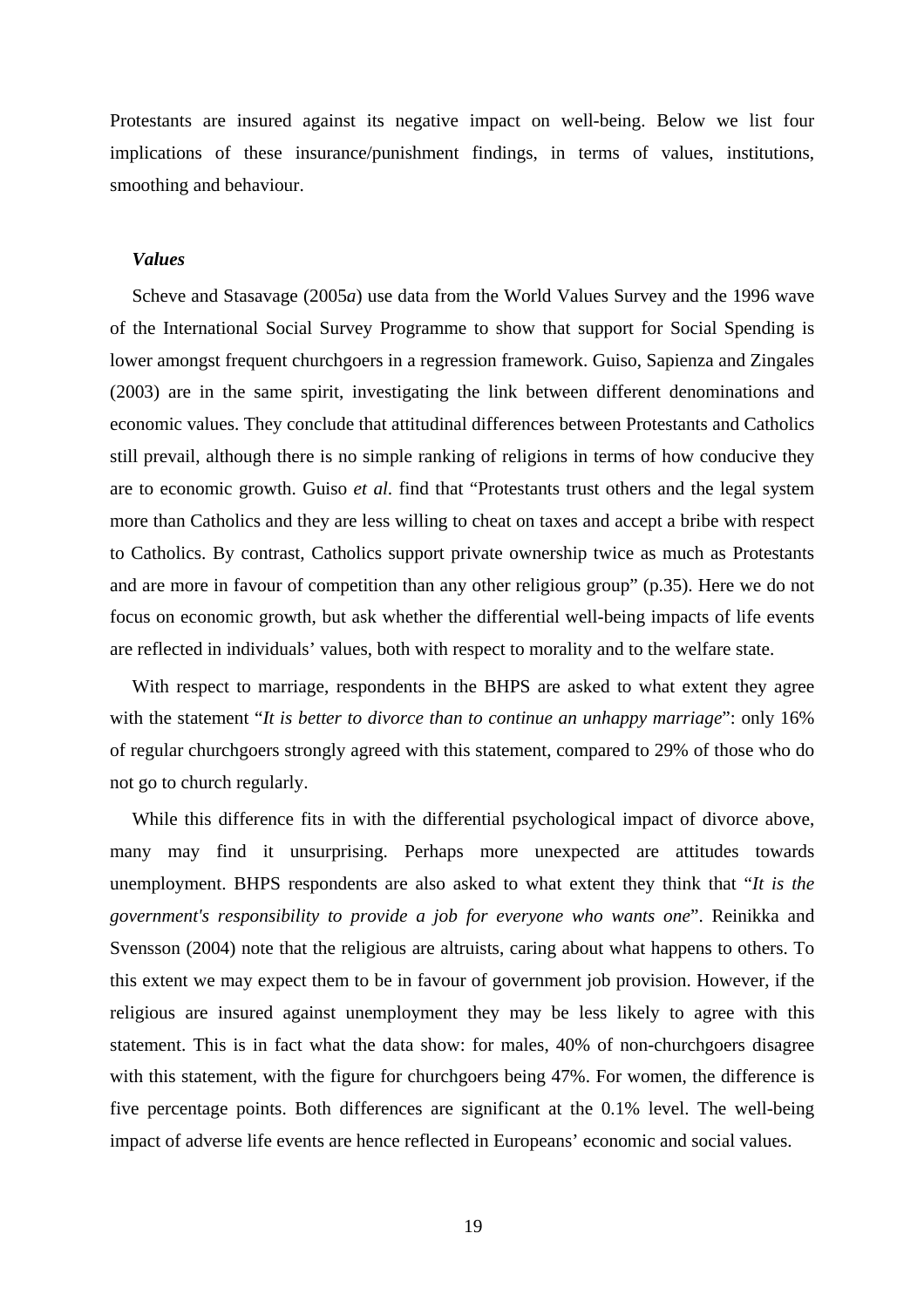## *Institutions*

 $\overline{a}$ 

The values described above may well be reflected via some political process in economic and social institutions. Using macro data, Scheve and Stasavage (2005*a*) show that the percentage of GDP represented by social spending is significantly lower in countries where *a*) God is reported to be more important in individuals' lives, and *b*) religious attendance is more frequent. They conclude that there is a trade-off between religiosity and social insurance. Along the same lines, Scheve and Stasavage (2005*b*) use historical data from US States to show that adoption of workers compensation laws came later in more religious states, and was associated with lower benefit levels. Hungerman (2005) uses a 1996 change in American welfare law as an instrument to show that church and government spending are substitutes.<sup>23</sup>

Here we have shown that the religious are to some extent inoculated against the adverse psychological effects of unemployment. We might then expect to find lower levels of State support for the unemployed in more religious countries. The first panel of Table 8 shows that this is the case: replacement ratios are lower in countries where a greater percentage belong to a religious denomination (especially when that denomination is Roman Catholicism), and where church attendance and prayer is more frequent. These results are robust to controlling for GDP per capita. Half of the cross-country variation in replacement rates can be explained by the percentage who go to church once a month or more<sup>25</sup>. Our interpretation of these findings, as in Scheve and Stasavage, is that there is potential substitution between different sources of support for the unemployed: redistribution by the State and religious capital which insures against the negative effects of unemployment.<sup>26</sup>

In this light, what are the implications of the accession of the ten new member states (NMS) to the fifteen existing European Union countries (EU15) on May  $1<sup>st</sup>$  2004? Weighted information from the 1999-2002 World Values Survey show that individuals in the NMS are about as likely as those in the EU15 to say that they belong to a religious denomination (around 70% in both cases). However, using the same definitions as in the ESS, there is a sharp difference in favour of NMS in regular churchgoing (30% in the EU15 vs. 49% in the

 $^{23}$  Algan and Cahuc (2004) are in the same vein, considering the role of religion in explaining the (wide) distribution of Employment Protection Legislation across OECD countries.

<sup>&</sup>lt;sup>25</sup> Bringing together our unemployment and marriage results, the difference between replacement rates for the married and the single is also larger in countries with more frequent churchgoing.

 $26$  A third source of support is informal, via the (extended) family. Ekert-Jaffé and Terraz (2004) show that levels of family and State support for the unemployed are negatively correlated in European countries.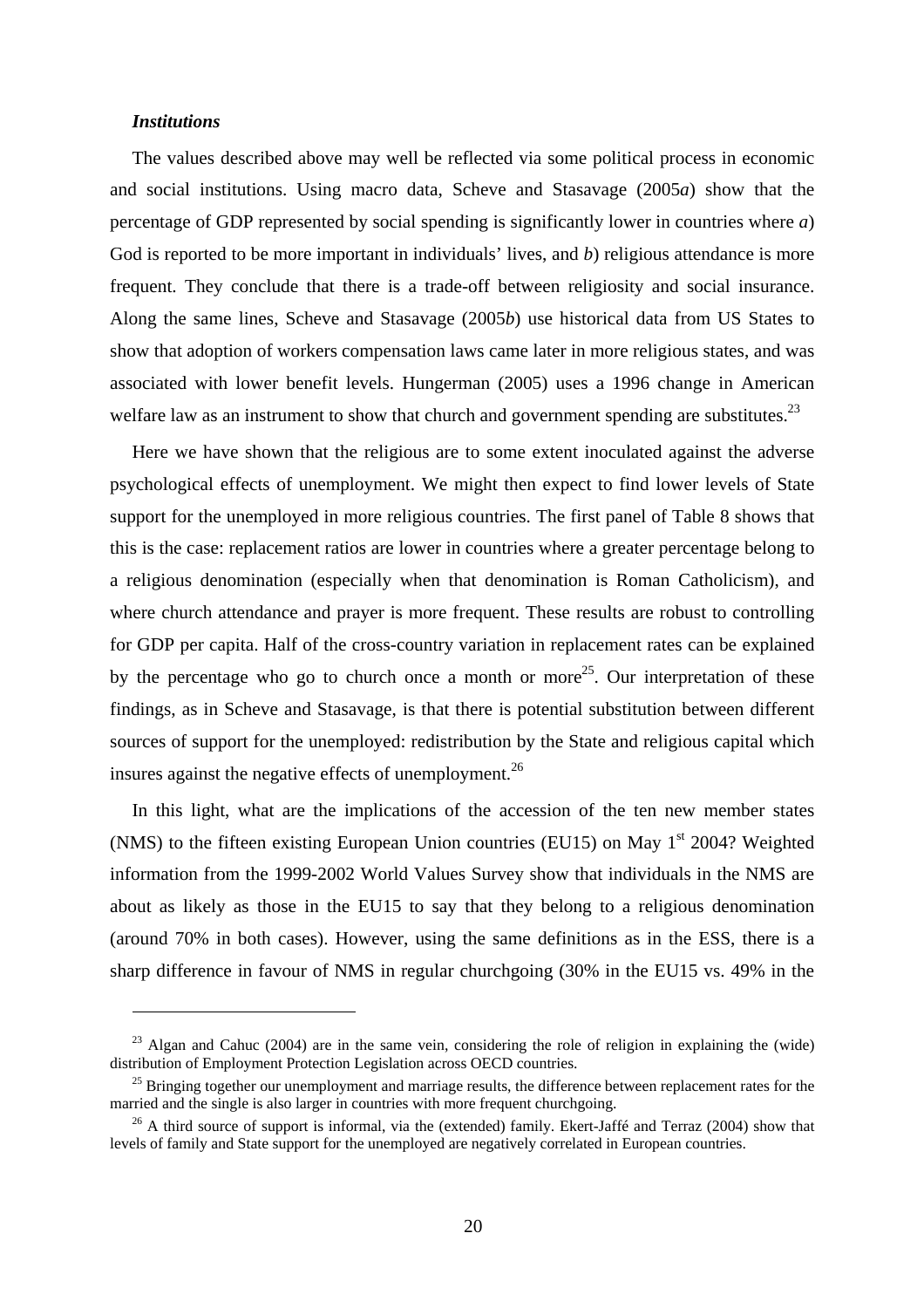NMS), and in regular prayer (37% against 54%). From our results above, we would hence expect the EU25 to become less generous towards the unemployed than the EU15.

Although our empirical work using subjective well-being is based on European data, it is also of interest to consider the relationship between religion and replacement rates in the United States. To do so, we collected State-level data on the Average Weekly Benefit Amount as a percentage of Average Weekly Wage from the Department of Labor.<sup>27</sup> State-level religious denomination information was obtained from the American Religion Data Archive (http://www.thearda.com). Time-series information was available only for Judeo-Christian religions. Both series were obtained for 1990 and 2000.

The results are in the second panel of Table 8. In the first column the replacement ratio is significantly higher in States where the percentage of Mainstream Protestants is higher, and significantly lower in States where the percentage of Evangelical Protestants and Eastern Orthodox is higher. This is consistent with Evangelical Protestants and Eastern Orthodox being insured against the negative effects of unemployment (although many other explanations are possible). The second column of Table 8 uses information on percentage point changes between 1990 and 2000 in denominations and replacement rates. The signs on the (change in) Evangelical Protestants and Eastern Orthodox variables are the same as those in the cross-section analysis, although only the estimate on "Orthodox" is significant at conventional levels. As for the ESS above, these results are robust to controlling for Statelevel differences in per capita income.

#### *Smoothing*

 $\overline{a}$ 

One implication of religious insurance is that variation in outcomes should be lower for the insured. This has recently been tested by Dehejia *et al*. (2005). They use data from the Consumer Expenditure Survey to show that the consumption of the religious (those who contribute to religious organisations) is less responsive to income shocks. They then find, in National Survey of Families and Households (NSFH) data, that the happiness of the religious responds less to income shocks. In both cases, there are sharp Black/White differences.

We might then expect the religious to have less variation in subjective well-being, as they are presumably insulated from shocks. However, if individuals become religious because they

<sup>&</sup>lt;sup>27</sup> For example, http://atlas.doleta.gov/unemploy/content/data\_stats/datasum00/1stqtr/benefits.asp provides 2000 1<sup>st</sup> quarter data.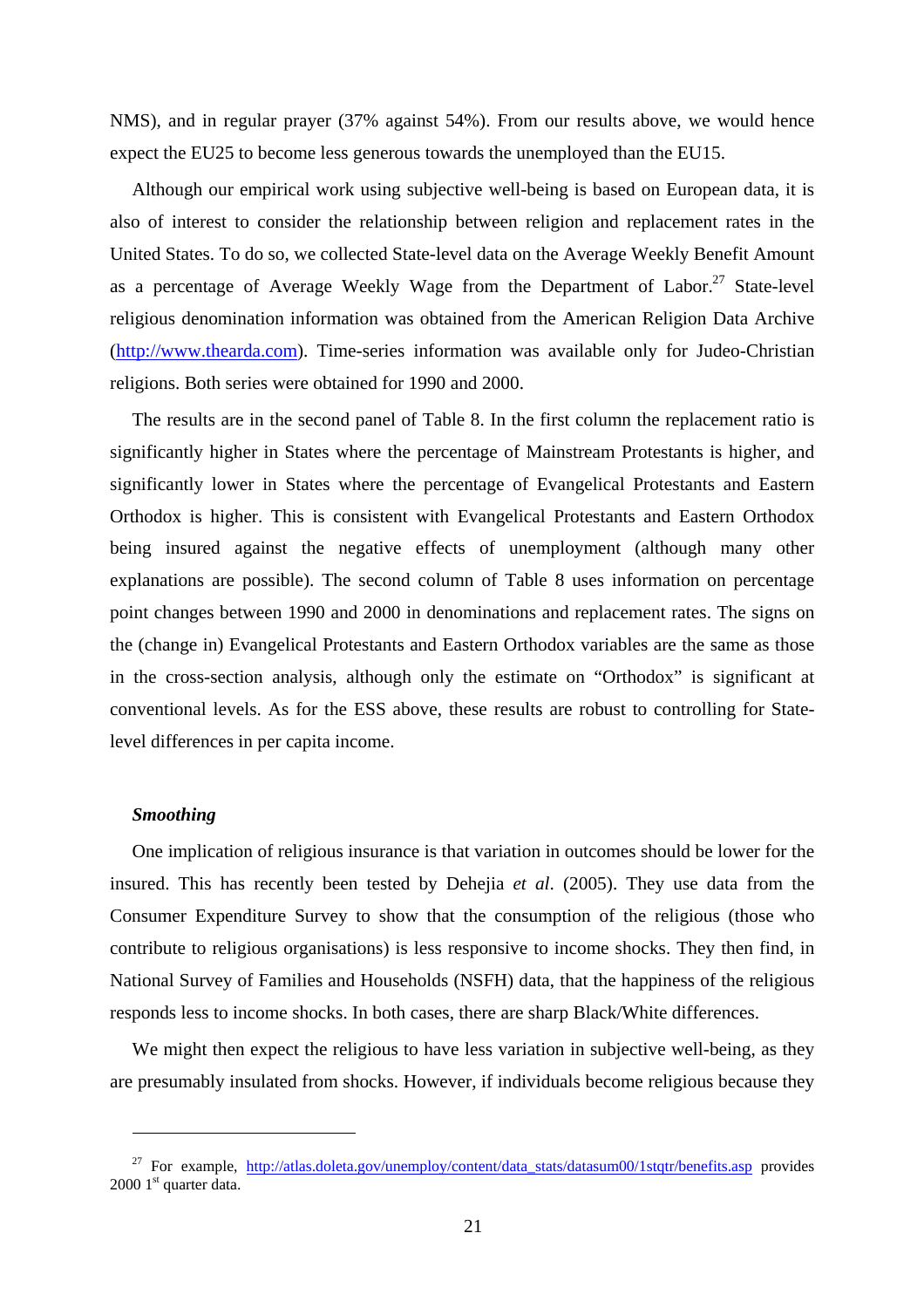are undergoing (or expect to undergo) turbulent times, then variation may be higher for the religious. As life satisfaction is ordinal, we appeal to the index of ordinal variation (Berry and Mielke, 1994), which provides a measure of variability for ordinal variables.

We need panel data to compute this individual-level variation. We create a fairly homogenous sample from the BHPS of individuals who gave the same answer to the religion questions in waves 7 and 9. We then calculate the index of ordinal variation for the life satisfaction of each individual over the waves 7-10 and 12-13 (the life satisfaction question was not asked in wave 11). We restrict our analysis to those individuals who provided valid life satisfaction information over all six waves. This gives around 5 800 individual life satisfaction variation scores.

The index of ordinal variation is zero when all answers are the same, and 1 in the case of extreme polarisation. The average index value for these 5800 individuals is  $0.193<sup>28</sup>$  We run regressions of the individual index of ordinal variation, including first denomination and churchgoing, and then denomination and religious belief as right-hand side variables. The regressions also include controls for age (measured at wave 7), sex and education.

The results show that life satisfaction is more stable for Protestants; but less stable for those belonging to other religions (not Roman Catholic or Protestant). Life satisfaction is also significantly more stable for those who go to church once a week than for those who do not. No such relationship is found with respect to how important religion is to individuals' lives, suggesting that it is the social aspect of religion (churchgoing) rather than personal values which are associated with smoothing of life satisfaction.

### *Behaviour*

 $\overline{a}$ 

We last briefly consider some implications in terms of observable behaviour. Table 5 showed that Catholics and frequent churchgoers were punished for divorce. This is reflected in divorce frequency in the ESS: Catholics and frequent churchgoers divorce less, conditional on demographic variables and country dummies. Lehrer and Chiswick (1993) use panel NSFH data to show that religion protects against marital break-up, especially when partners share the same denomination.

<sup>28</sup> This value refers to the average **intra**-individual variation in life satisfaction. Inter-individual differences are larger: the index of ordinal variation over all observations for all individuals in the sample is 0.414.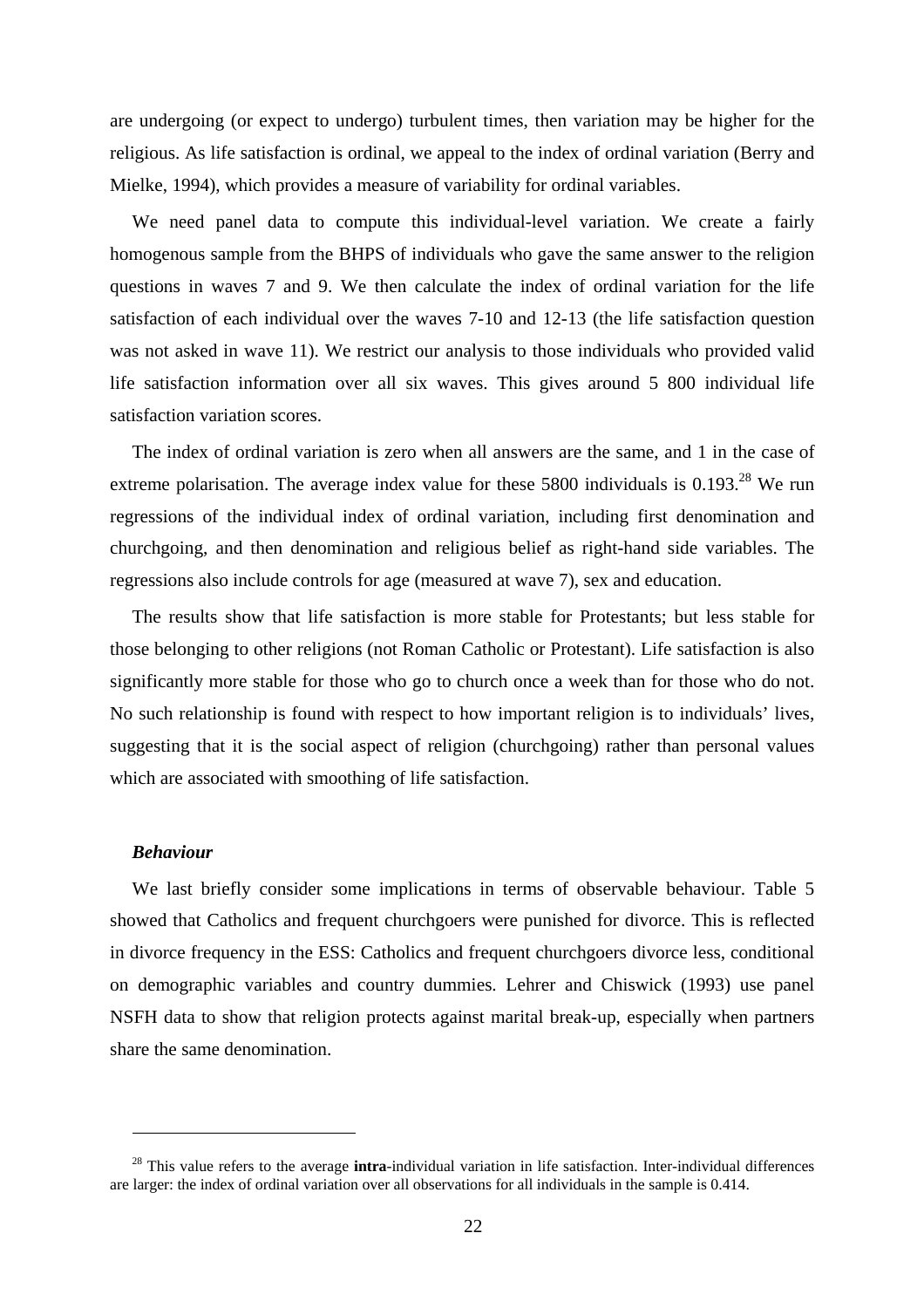This concordance of well-being and behavioural data is also found in the labour market. Table 5 showed that in European cross-section data the impact of unemployment on wellbeing is lower for the religious; Table 6 reveals the same insurance effect of churchgoing and belief for women in the BHPS. If the effort that individuals expend to leave unemployment depends on the utility difference between employment and unemployment, then we might expect the religious unemployed to search less.

Table 9 shows some evidence that this is indeed the case, using probit equations for active job search. In the ESS, labour force status includes "unemployed and actively looking for a job" and "unemployed, wanting a job but not actively looking for a job". Column 1 reports probit estimates of active search by the unemployed. Both Roman Catholic and Protestant unemployed are less likely to search actively than are the unemployed who do not belong to a religious denomination. The estimated coefficient on Roman Catholics is significant at fractionally over the ten per cent level, and that on Protestants at the five per cent level.

Columns two and three of Table 9 refer to women in the BHPS, where active unemployment is defined as having searched in the past four weeks. The cell sizes here are not large: typically the number of active unemployed reporting the different levels of religious behaviour is between 20 and 50. Table 6 suggested that both churchgoing and belief protected women psychologically against unemployment. In column two, those who are most likely to be engaged in active search are those for whom religion makes no difference to their life. Those for whom religion makes little difference are significantly less likely to search, as are those for whom religion makes great difference. In column 3, amongst churchgoers, more frequent attendance is associated with less intense job search.

# **7 Conclusion**

This paper has taken a new tack to answering the question of why different countries have different economic and social institutions. We suggest that social support and religious support may be substitutes for individuals who are faced with adverse life events.

We provide large-scale multi-country evidence of a stress-buffering effect from religion by asking whether adverse life events (separation, divorce, widowhood and unemployment) "matter" less for the religious, in terms of their reported life satisfaction. We introduce both main and interaction effects of religion in life satisfaction equations; and pay careful attention to different denominations and religiosity measures (church attendance and personal prayer).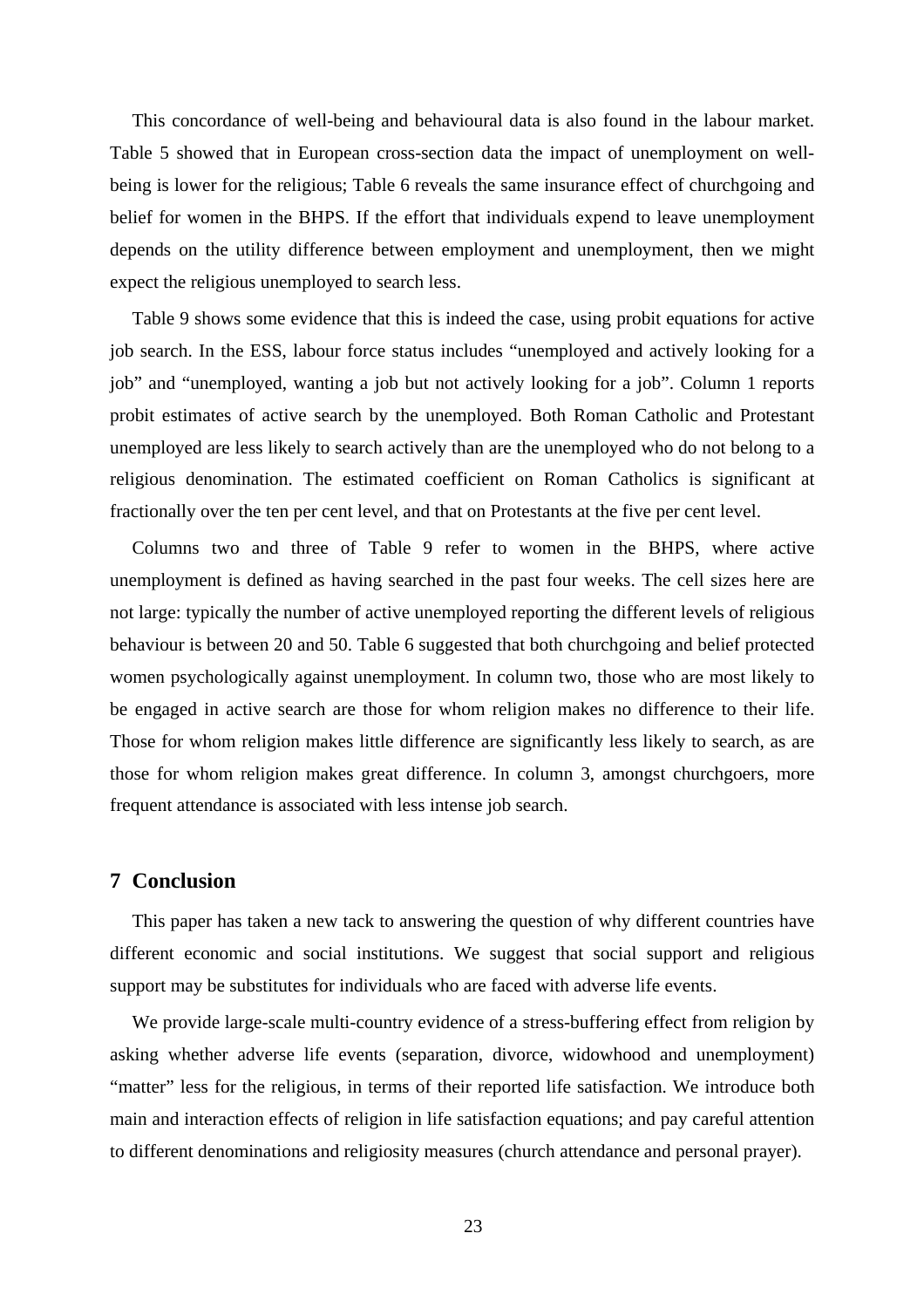We find, as is typical, that the religious report higher life satisfaction. The estimated coefficients on the Roman Catholic and Protestant variables are both positive and significant, and are similar in size. Over and above denomination, churchgoing and prayer are also associated with greater satisfaction. Religion tempers the impact of adverse life events: it has current, as opposed to after-life rewards. All denominations mitigate the negative impact of unemployment. This homogeneity disappears for marital breakdown: while Protestants are protected against divorce, Catholics are punished for it. These effects are large: the effect of unemployment on the religious is half the size of its effect on the non-religious.

The panel data in the BHPS enables us to test explicitly for endogenous religion: does religious behaviour change as a function of life events? We find only little evidence that religiosity changes following unemployment or marital breakdown, thus providing some *prima facie* evidence that religion can be considered as exogenous in this context.

We last consider the implications of insurance against unemployment and insurance against/punishment for divorce. These patterns in subjective well-being fit well with data on both attitudes (the religious are anti-divorce and anti-job creation for the unemployed) and behaviour (the religious unemployed are less active in looking for work). The religious have less variation in life satisfaction in panel data, consistent with an insurance role for religion.

Perhaps our most important suggestion is that the buffering or punishment effects of religion might aggregate into support for certain kinds of economic and social systems, if social and religious support are substitutes. At the country level, across Europe, replacement rates for the unemployed are indeed lower in more religious countries.

These results have wide-ranging implications. That religion provides current benefits might be thought of as important in explaining why some become religious (essentially an adverse selection argument), although we find only little evidence of this in panel data. We certainly do find that exogenous religious norms have sharp impacts on individuals' quality of life. These psychological impacts may help explain why different institutions have arisen in different countries. A clean test of this hypothesis would consider the evolution of economic and social policy consequent to an exogenous change in religion. A number of such instances have occurred recently, although to our knowledge they have not been examined in this exact light: growing Roman Catholicism in the United States, due to both demography and immigration; and European Union expansion from 15 to 25 countries. Our hypothesis is that such evolutions in religiosity may lead to changing support for different types of social redistribution, and eventually lie behind the evolution of economic and social institutions.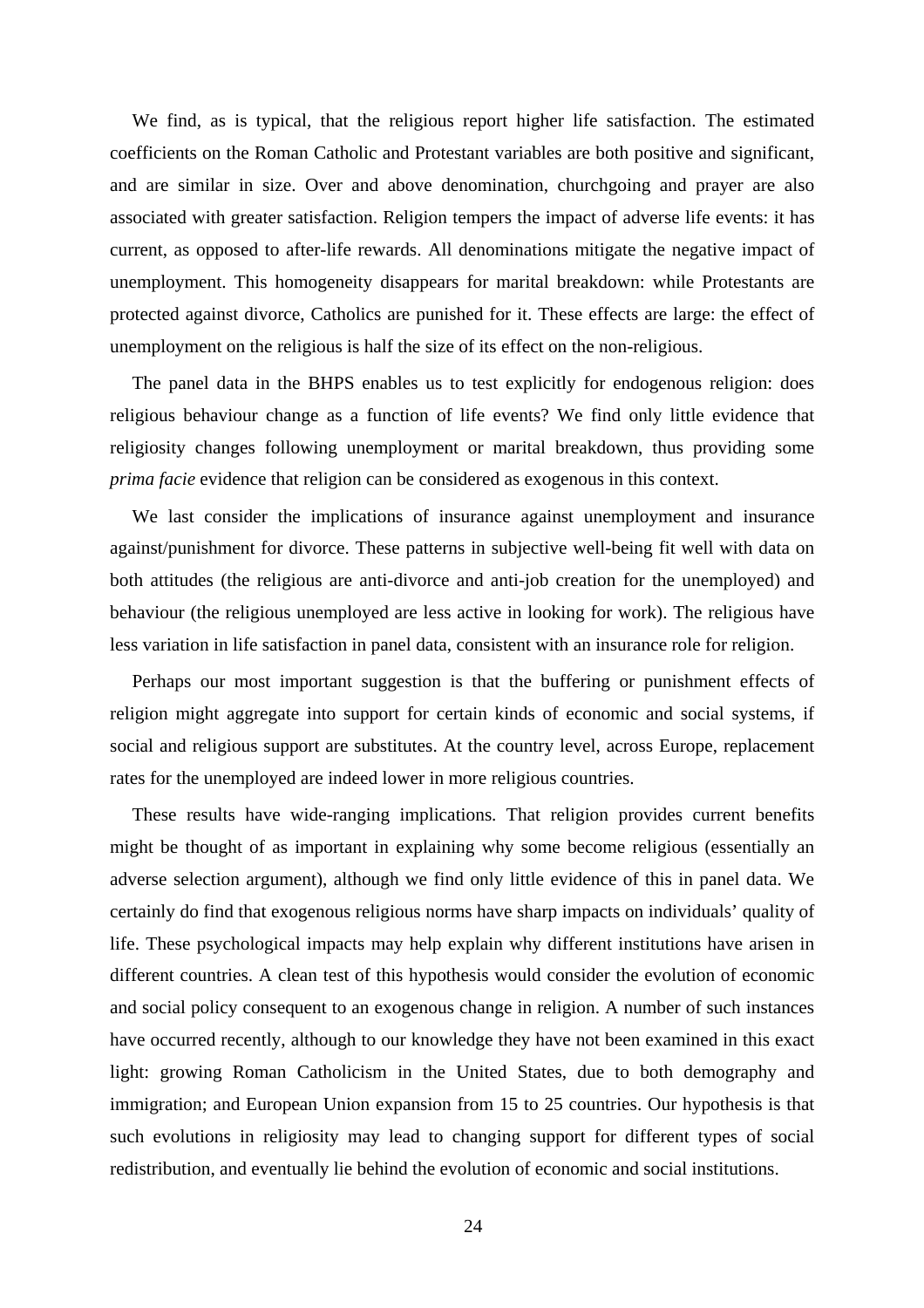# **Appendix**

|                      | Life<br>satisfaction | Religious activity |          | Denomination        |              |                     |
|----------------------|----------------------|--------------------|----------|---------------------|--------------|---------------------|
|                      | Mean score           | % churchgoer       | % prayer | % Roman<br>Catholic | % Protestant | % Other<br>religion |
| Austria              | 7.7                  | 34.4               | 39.1     | 59.7                | 3.6          | 4.9                 |
| Belgium              | 7.5                  | 18.5               | 27.2     | 43.3                | 0.4          | 4.4                 |
| Switzerland          | 8.0                  | 22.7               | 44.2     | 31.6                | 25.1         | 5.7                 |
| Czech Republic       | 6.5                  | 13.5               | 15.2     | 26.5                | 3.1          | 1.1                 |
| Germany              | 7.0                  | 18.9               | 29.7     | 22.7                | 30.5         | 6.1                 |
| Denmark              | 8.5                  | 9.3                | 16.7     | 0.8                 | 53.1         | 2.9                 |
| Spain                | 7.1                  | 28.4               | 37.5     | 75.7                | 0.6          | 1.0                 |
| Finland              | 7.9                  | 10.9               | 34.9     | 0.2                 | 71.9         | 2.9                 |
| France               | 6.5                  | 14.1               | 20.5     | 40.3                | 1.2          | 5.7                 |
| <b>Great Britain</b> | 7.1                  | 17.7               | 30.6     | 8.6                 | 32.6         | 7.7                 |
| Greece               | 6.4                  | 54.5               | 74.0     | 0.3                 | 0.4          | 97.1                |
| Hungary              | 5.6                  | 18.5               | 32.3     | 45.9                | 17.4         | 1.6                 |
| Ireland              | 7.5                  | 67.3               | 73.6     | 78.9                | 2.9          | 1.4                 |
| Italy                | 6.9                  | 44.1               | 54.9     | 76.4                | 1.0          | 0.3                 |
| Luxembourg           | 7.8                  | 23.9               | 27.7     | 53.2                | 0.8          | 21.0                |
| Netherlands          | 7.7                  | 20.9               | 34.4     | 19.6                | 15.8         | 7.1                 |
| Norway               | 7.8                  | 10.7               | 21.1     | 0.7                 | 44.8         | 4.6                 |
| Poland               | 5.9                  | 76.1               | 73.0     | 91.4                | 0.3          | 1.2                 |
| Portugal             | 5.9                  | 48.5               | 62.4     | 84.3                | 0.9          | 1.8                 |
| Sweden               | 7.8                  | 9.8                | 15.5     | 1.0                 | 23.6         | 3.5                 |
| Slovenia             | 6.5                  | 28.9               | 30.2     | 46.5                | 0.4          | 3.2                 |
| <b>Total</b>         | 6.8                  | 27.9               | 37.1     | 39.7                | 15.6         | 6.4                 |

*Appendix Table 1. Life satisfaction and religiosity by country* 

Source: ESS 2002/2003, N= 29,375, weighted frequencies.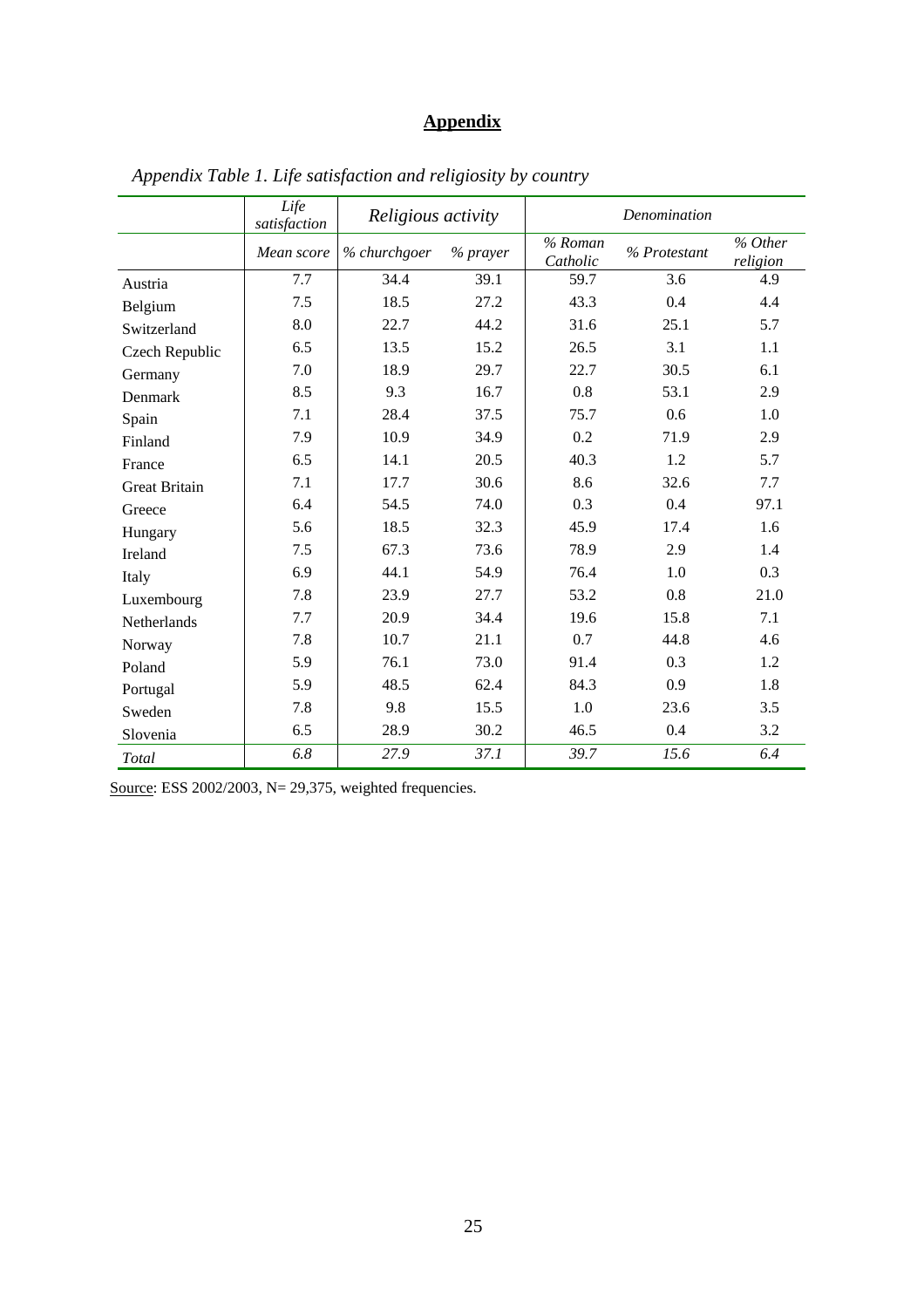|                             | Churchgoer | Prays |
|-----------------------------|------------|-------|
| Roman Catholic              | 50.1       | 57.7  |
| Protestant                  | 24.2       | 42.0  |
| Other                       | 45.4       | 66.5  |
| All religious denominations | 43.0       | 54.7  |
| No Religion                 | 3.5        | 8.9   |
| Total                       | 27.9       | 37.1  |

*Appendix Table 2. Churchgoing or prayer by religious denomination* 

Source: ESS 2002/2003, N= 29,375, weighted frequencies.

*Appendix Table 3. Prayer and churchgoing* 

|        |                | Churchgoing |       |       |
|--------|----------------|-------------|-------|-------|
|        |                | Yes         | No    | Total |
| Prayer | Yes            | 81.6        | 19.9  | 37.1  |
|        | N <sub>0</sub> | 18.4        | 80.1  | 62.9  |
|        | Total          | 100.0       | 100.0 | 100.0 |

Source: ESS 2002/2003, N=29,375, weighted frequencies.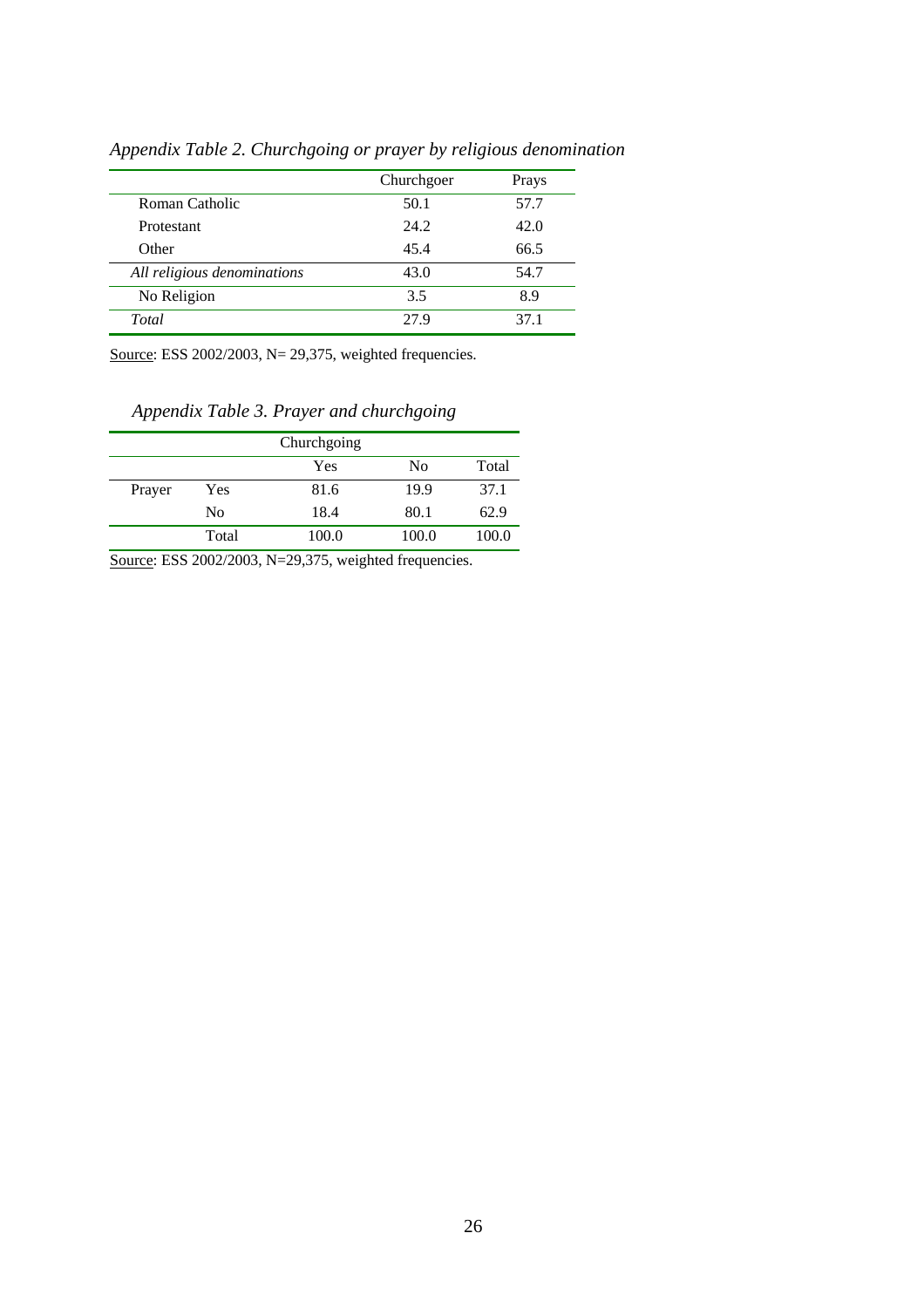|                                                                    | % of Total | N      |
|--------------------------------------------------------------------|------------|--------|
| 1) Churchgoer (Attends religious service at<br>least once a month) | 27.9       | 8,180  |
| 2) Prays (Prays at least once a week)                              | 37.1       | 10,896 |
| 3) Denomination                                                    |            |        |
| Roman Catholic                                                     | 39.7       | 11,626 |
| Protestant                                                         | 15.6       | 4,575  |
| Other                                                              | 6.4        | 1,868  |
| No Religion                                                        | 38.4       | 11,238 |

*Table 1. Measures of religiosity in 21 European countries, 2002/2003* 

Source: ESS 2002/2003, weighted frequencies.

*Table 2. The distribution of life satisfaction in European countries* 

|                        | Frequency | Percent |
|------------------------|-----------|---------|
| Extremely dissatisfied | 562       | 1.9     |
| 1                      | 344       | 1.2     |
| 2                      | 737       | 2.5     |
| 3                      | 1,259     | 4.3     |
| 4                      | 1,428     | 4.9     |
| 5                      | 3,347     | 11.4    |
| 6                      | 2,734     | 9.3     |
| 7                      | 5,089     | 17.3    |
| 8                      | 7,426     | 25.3    |
| 9                      | 3,625     | 12.3    |
| Extremely satisfied    | 2,822     | 9.6     |
| Total                  | 29,375    | 100.0   |
| Mean                   | 6.8       |         |
| Median                 | 7.0       |         |

Source: ESS 2002/2003, weighted frequencies

|                  | Frequency<br>$(\%)$ | Life<br>satisfaction | Churchgoer<br>$(\%)$ | Pray $(\% )$ |
|------------------|---------------------|----------------------|----------------------|--------------|
| Unemployed       | 5.8                 | 5.5                  | 26.8                 | 35.0         |
| Separated        | 1.7                 | 6.1                  | 20.3                 | 35.8         |
| Divorced         | 6.1                 | 6.3                  | 15.2                 | 28.1         |
| Widowed          | 6.0                 | 6.3                  | 41.8                 | 59.7         |
| Total population | 100.0               | 6.8                  | 27.9                 | 37.1         |

*Table 3. Adverse life events, life satisfaction and religiosity. Descriptive statistics* 

Source: ESS 2002/2003, N=29,375, weighted frequencies

Note: 5.8% is the share of unemployed in the full sample. In contrast, the *unemployment rate* (calculated as a percentage of the economically active population: the employed plus the unemployed) is 10%.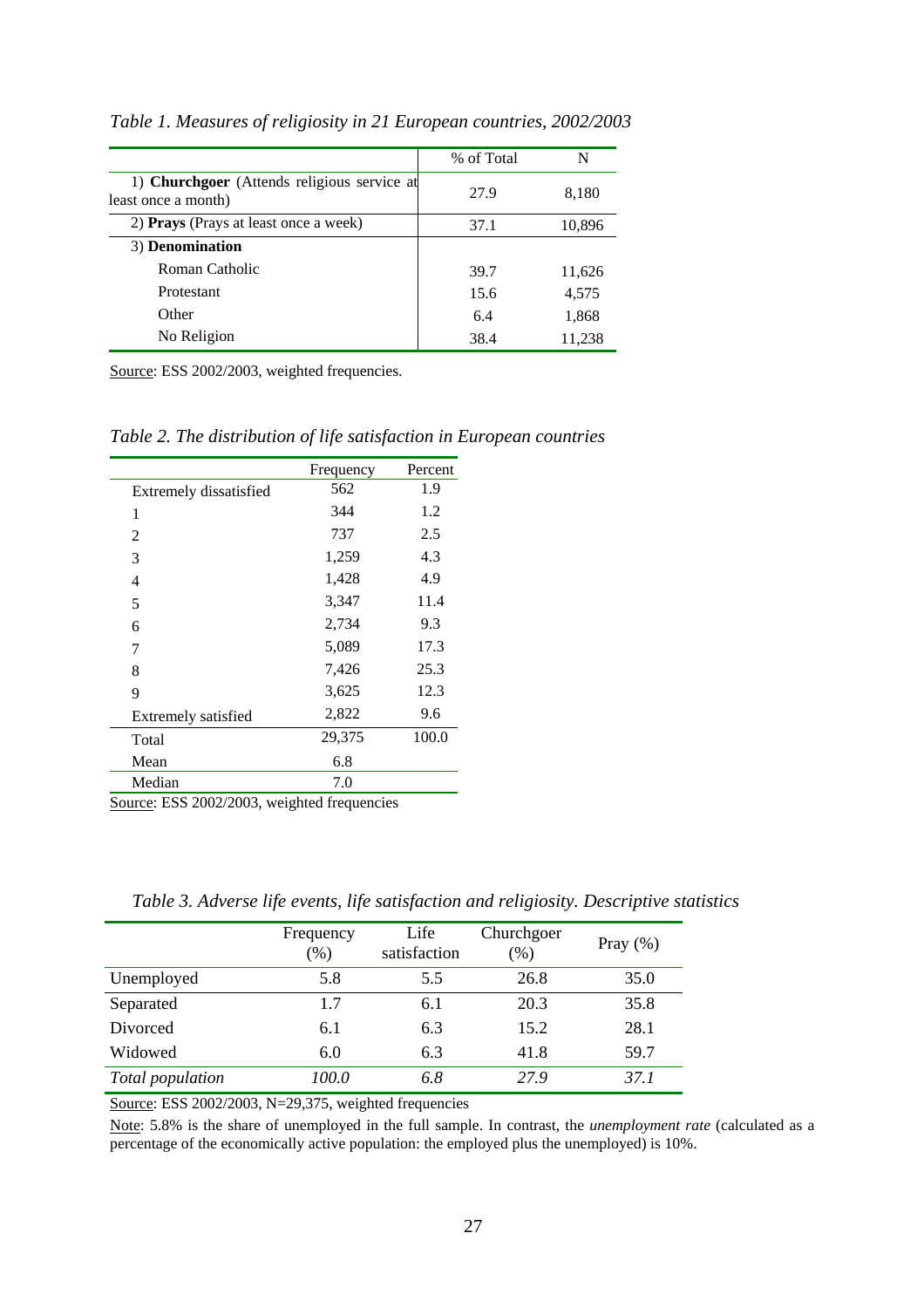| Attends religious service at least once a month | $0.179**$  |            |
|-------------------------------------------------|------------|------------|
|                                                 | (0.028)    |            |
| Prays at least once a week                      |            | $0.119**$  |
|                                                 |            | (0.026)    |
| Roman Catholic                                  | $0.120**$  | $0.139**$  |
|                                                 | (0.031)    | (0.031)    |
| Protestant                                      | $0.119**$  | $0.122**$  |
|                                                 | (0.033)    | (0.033)    |
| Other Religion                                  | $-0.040$   | $-0.032$   |
|                                                 | (0.056)    | (0.056)    |
| Second Income Quartile                          | $0.247**$  | $0.244**$  |
|                                                 | (0.032)    | (0.032)    |
| Third Income Quartile                           | $0.345**$  | $0.343**$  |
|                                                 | (0.032)    | (0.032)    |
| <b>Highest Income Quartile</b>                  | $0.578**$  | $0.574**$  |
|                                                 | (0.034)    | (0.034)    |
| Inactive                                        | $0.104**$  | $0.106**$  |
|                                                 | (0.028)    | (0.028)    |
| Unemployed                                      | $-0.735**$ | $-0.740**$ |
|                                                 | (0.054)    | (0.054)    |
| Education: lower secondary                      | 0.028      | 0.025      |
|                                                 | (0.038)    | (0.038)    |
| Education: upper secondary                      | 0.049      | 0.045      |
|                                                 | (0.038)    | (0.038)    |
| Education: post secondary, non-tertiary         | $0.138**$  | $0.135**$  |
|                                                 | (0.051)    | (0.051)    |
| Education: tertiary                             | $0.082*$   | $0.082*$   |
|                                                 | (0.041)    | (0.041)    |
| Health-Fair                                     | $-0.664**$ | $-0.664**$ |
|                                                 | (0.029)    | (0.029)    |
| Health-Bad                                      | $-1.384**$ | $-1.388**$ |
|                                                 | (0.053)    | (0.053)    |
| Health Hampers a Lot                            | $-0.387**$ | $-0.397**$ |
|                                                 | (0.057)    | (0.057)    |
| Health Hampers a Little                         | $-0.166**$ | $-0.170**$ |
|                                                 | (0.031)    | (0.031)    |
| Male                                            | $-0.159**$ | $-0.153**$ |
|                                                 | (0.022)    | (0.022)    |
| Age                                             | $-0.075**$ | $-0.075**$ |
|                                                 | (0.005)    | (0.005)    |
| Age-squared/1000                                | $0.828**$  | $0.832**$  |
|                                                 | (0.049)    | (0.049)    |
|                                                 |            |            |

*Table 4. Life satisfaction and religiosity: Main Effects. ESS. Ordered logit regressions*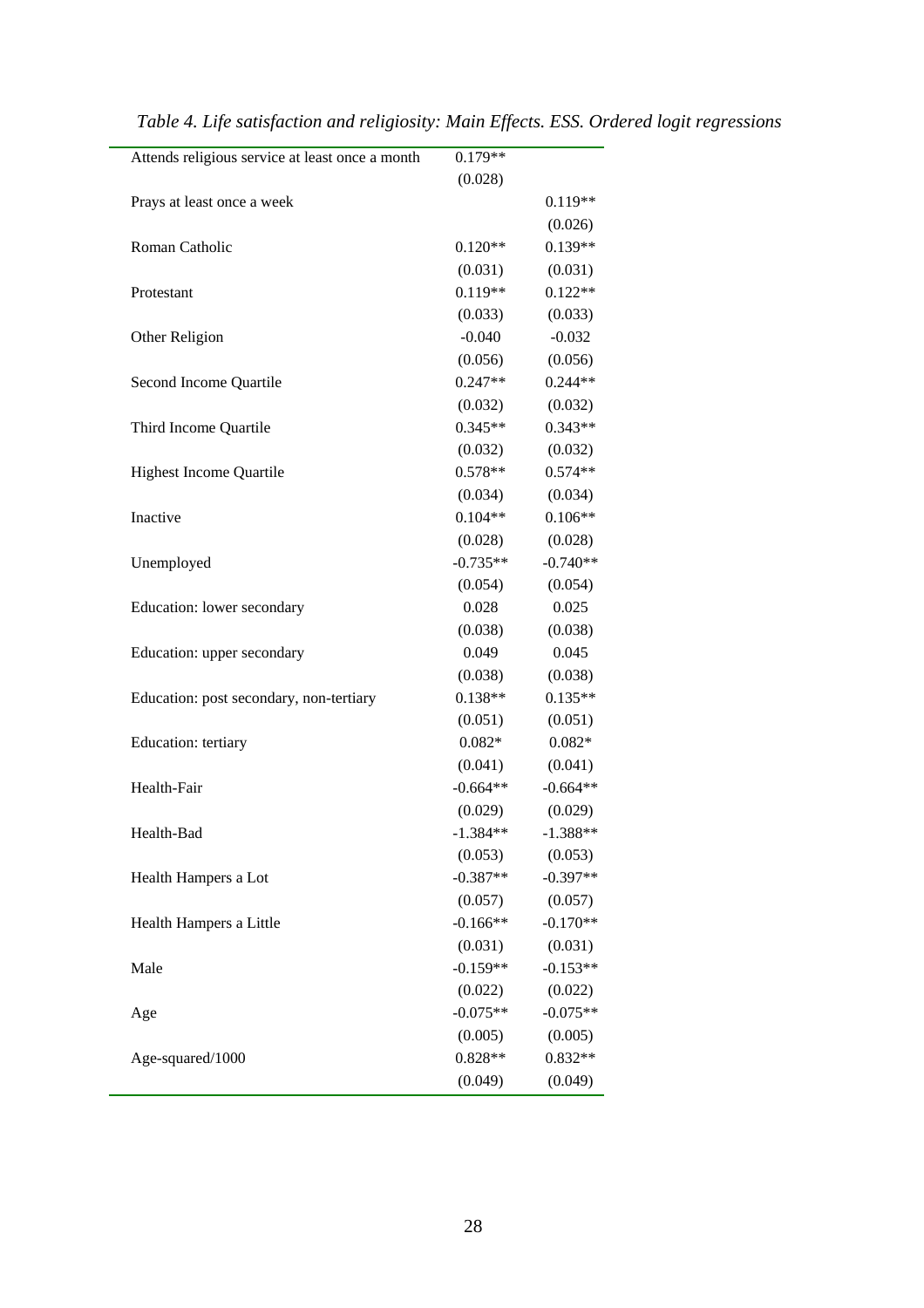| Separated               | $-0.815**$ | $-0.820**$ |
|-------------------------|------------|------------|
|                         | (0.084)    | (0.084)    |
| Divorced                | $-0.502**$ | $-0.511**$ |
|                         | (0.042)    | (0.042)    |
| Widowed                 | $-0.546**$ | $-0.548**$ |
|                         | (0.045)    | (0.045)    |
| Never married           | $-0.419**$ | $-0.420**$ |
|                         | (0.034)    | (0.034)    |
| Children living at home | $0.046+$   | $0.048 +$  |
|                         | (0.027)    | (0.027)    |
| Country fixed effects   | Yes        | Yes        |
| Log likelihood          | $-55088$   | $-55098$   |

Source: ESS 2002/2003 + significant at 10%; \* significant at 5%; \*\* significant at 1% level. N=29375 in all four columns.

Reference categories: no religion, lowest income quartile group, paid work, primary education or below, health good, health problems (disability/illness/mental problems) do not hamper daily activities, married.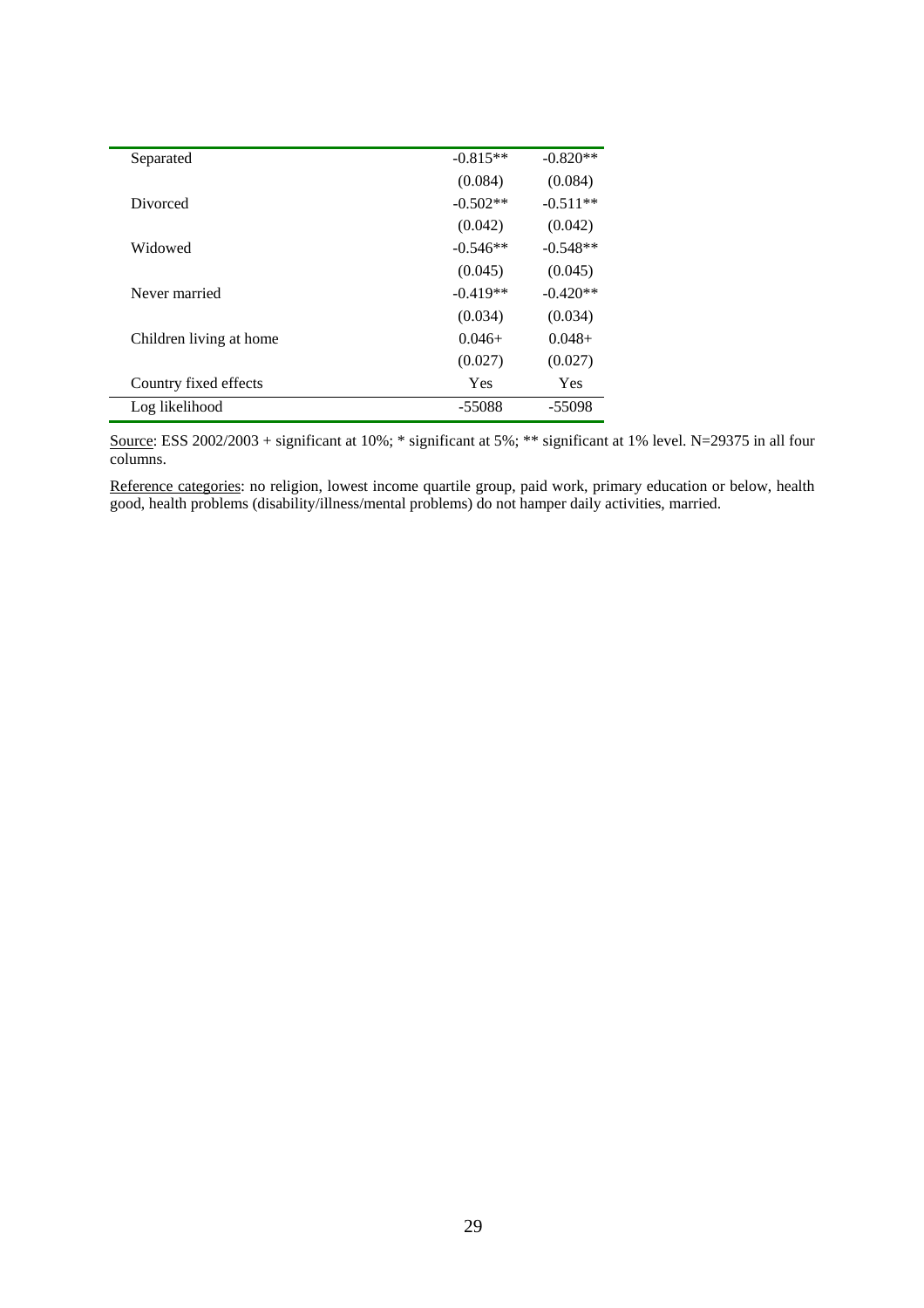*Table 5. Life satisfaction, adverse life events, and religiosity. Interaction effects. ESS. Ordered Logit Regressions.* 

|                      | Event             |                  |                 |                |  |
|----------------------|-------------------|------------------|-----------------|----------------|--|
|                      | <b>Unemployed</b> | <i>Separated</i> | <i>Divorced</i> | <b>Widowed</b> |  |
| Event*Roman Catholic | $0.470**$         | $0.359+$         | $-0.182+$       | $-0.235*$      |  |
|                      | (0.134)           | (0.216)          | (0.107)         | (0.111)        |  |
| Event*Protestant     | $0.438*$          | 0.287            | $0.181+$        | 0.098          |  |
|                      | (0.173)           | (0.263)          | (0.106)         | (0.122)        |  |
| Event*Other          | $0.660**$         | $-0.018$         | $-0.283$        | $-0.166$       |  |
|                      | (0.198)           | (0.311)          | (0.180)         | (0.150)        |  |
| Event*Churchgoing    | $-0.046$          | $-0.150$         | $-0.325**$      | 0.111          |  |
|                      | (0.144)           | (0.225)          | (0.125)         | (0.091)        |  |
| Event Main Effect    | $-1.000**$        | $-0.921**$       | $-0.437**$      | $-0.490**$     |  |
|                      | (0.082)           | (0.120)          | (0.057)         | (0.083)        |  |

*Religious Activity: Churchgoing*

#### *Religious Activity: Prayer*

|                      | Event      |                  |                 |            |  |
|----------------------|------------|------------------|-----------------|------------|--|
|                      | Unemployed | <b>Separated</b> | <b>Divorced</b> | Widowed    |  |
| Event*Roman Catholic | $0.449**$  | 0.319            | $-0.249*$       | $-0.134$   |  |
|                      | (0.133)    | (0.214)          | (0.106)         | (0.111)    |  |
| Event*Protestant     | $0.434*$   | 0.279            | 0.162           | 0.151      |  |
|                      | (0.174)    | (0.263)          | (0.107)         | (0.125)    |  |
| Event*Other          | $0.646**$  | $-0.052$         | $-0.352+$       | $-0.033$   |  |
|                      | (0.203)    | (0.319)          | (0.182)         | (0.151)    |  |
| Event*Prayer         | $-0.014$   | $-0.061$         | $-0.116$        | $-0.061$   |  |
|                      | (0.127)    | (0.199)          | (0.095)         | (0.093)    |  |
| Event Main Effect    | $-1.001**$ | $-0.922**$       | $-0.434**$      | $-0.477**$ |  |
|                      | (0.083)    | (0.122)          | (0.059)         | (0.085)    |  |

Source: ESS 2002/2003. **+** significant at the 10% level; \* significant at the 5% level; \*\* significant at the 1% level. Other controls as in Table 4. The regression estimates are based on (2):

LIFE SATISFACTION<sub>i</sub> = f(RELIGIOUS ACTIVITY<sub>i</sub>, DENOMINATION<sub>i</sub>, X<sub>i</sub>, EVENT<sub>ii</sub>\*RELIGIOUS  $ACTIVITY<sub>i</sub> <sup>*</sup>DENOMINATION<sub>i</sub>)$ 

We estimate two sets of equations: one with "religious activity" being churchgoing, and the other where it is prayer (for both the main effect, which is included in  $X_i$ , and the interaction terms). EVENTij denotes adverse event *j* experienced by individual *i*. Cells are shaded dark for a positive (insurance) coefficient, and shaded light for a negative (punishment) coefficient. N=22627 in column 1 (estimated on those aged 60 or under), and 29375 in all other columns.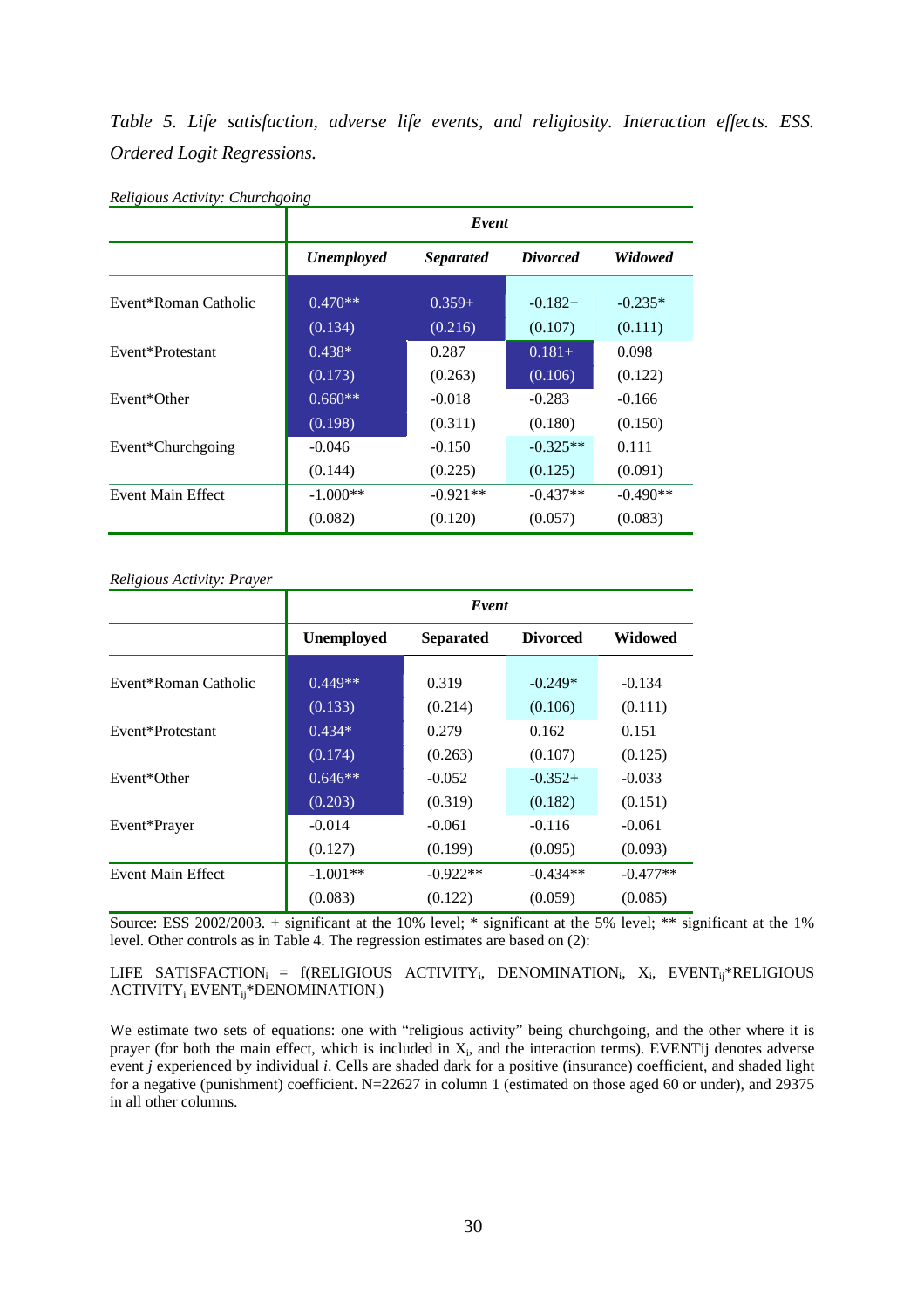|                     | OL        | Within   | OL        | Within     |  |
|---------------------|-----------|----------|-----------|------------|--|
| Church              |           | Men      |           | Women      |  |
| Unemployment*Church | $-0.261$  | $-0.312$ | $0.926**$ | 0.115      |  |
|                     | (0.395)   | (0.399)  | (0.336)   | (0.288)    |  |
| Separated*Church    | 0.118     | $-0.312$ | $-0.076$  | 0.527      |  |
|                     | (0.608)   | (0.557)  | (0.300)   | (0.365)    |  |
| Divorced*Church     | $-0.419$  | $-0.221$ | $-0.111$  | $-0.852**$ |  |
|                     | (0.367)   | (0.411)  | (0.181)   | (0.219)    |  |
| Widowed*Church      | $-0.824*$ | $-0.203$ | 0.254     | $-0.020$   |  |
|                     | (0.364)   | (0.401)  | (0.155)   | (0.189)    |  |
| <b>Belief</b>       |           |          |           |            |  |
| Unemployment*Belief | $-0.139$  | 0.113    | $0.571+$  | 0.285      |  |
|                     | (0.273)   | (0.203)  | (0.300)   | (0.220)    |  |
| Separated*Belief    | $-0.185$  | $-0.095$ | 0.112     | $0.455+$   |  |
|                     | (0.345)   | (0.270)  | (0.244)   | (0.233)    |  |
| Divorced*Belief     | $-0.075$  | $-0.163$ | $-0.041$  | $-0.068$   |  |
|                     | (0.198)   | (0.159)  | (0.128)   | (0.132)    |  |
| Widowed*Belief      | $-0.229$  | 0.161    | 0.202     | $-0.128$   |  |
|                     | (0.312)   | (0.214)  | (0.145)   | (0.134)    |  |

*Table 6. Life satisfaction, adverse life events, and religiosity. Interaction effects. BHPS. Ordered Logit and "Within" Regressions.*  ä,

Source: BHPS Waves 7 and 9. **+** significant at 10% level; \* significant at 5% level; \*\* significant at 1% level.

|                                              | <b>From No to Some</b><br>Denomination | Increased Church<br>Attendance | Increased Importance of<br><b>Belief</b> |
|----------------------------------------------|----------------------------------------|--------------------------------|------------------------------------------|
| Men                                          |                                        |                                |                                          |
| $%$ Changing (N)                             | 5.6% (14290)                           | 16.9% (25374)                  | 18.0% (7388)                             |
| <b>Employed to Unemployed</b>                |                                        |                                |                                          |
| Married to Separated                         | $+(1.3\%)$                             |                                |                                          |
| Married to Divorced                          |                                        |                                |                                          |
| Married to Widowed                           | $+(2.3\%)$                             | $\Omega$                       |                                          |
| Women                                        |                                        |                                |                                          |
| $%$ Changing (N)                             | 4.9% (17137)                           | 17.5% (30374)                  | $21.0\%$ (9003)                          |
| <b>Employed to Unemployed</b>                |                                        | $_{0}$                         |                                          |
| Married to Separated                         | $+ (1.2\%)$                            | $+ (8\%)$                      |                                          |
| Married to Divorced                          |                                        | $\mathbf{0}$                   |                                          |
| Married to Widowed<br><b>DIIDO 1001 0000</b> |                                        | $+ (0.0\%)$                    | $-(4.8\%)$                               |

*Table 7. Life events and change of religious behaviour in Britain, 1991-2002.*

Source: BHPS 1991-2002.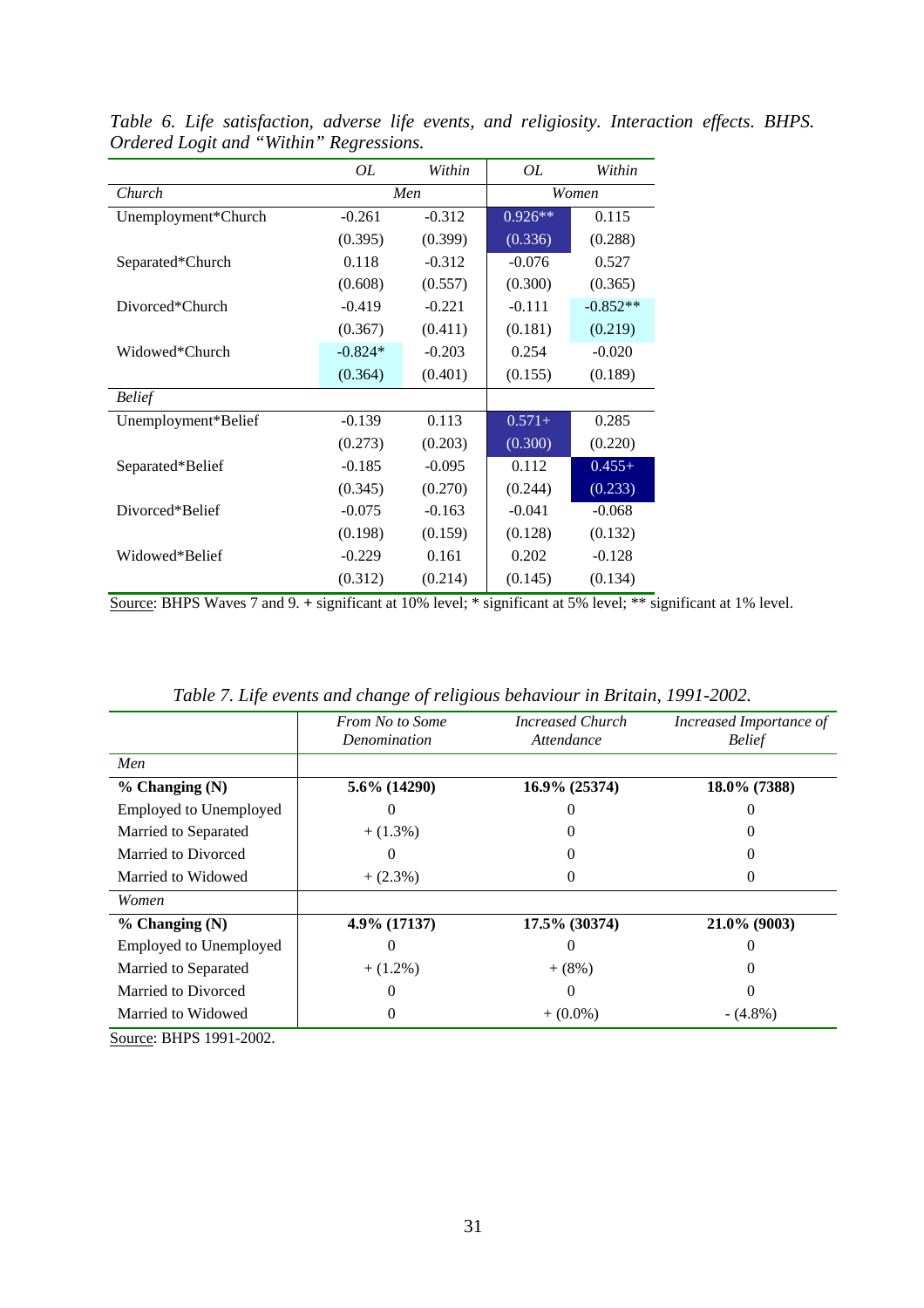| Table 8. Replacement Rates and Religion. |  |
|------------------------------------------|--|
|------------------------------------------|--|

|  |  |  | ESS Data. 2003. Replacement Rate (Couple with 2 children) Robust Regressions |
|--|--|--|------------------------------------------------------------------------------|
|  |  |  |                                                                              |

| Percentage Roman Catholic | $-0.282+$ |            |            |
|---------------------------|-----------|------------|------------|
|                           | (0.148)   |            |            |
| Percentage Protestant     | $-0.134$  |            |            |
|                           | (0.212)   |            |            |
| Percentage Other          | $-0.385*$ |            |            |
|                           | (0.159)   |            |            |
| Percentage Monthly Church |           | $-0.477**$ |            |
| Attendance                |           | (0.113)    |            |
| Percentage Weekly Prayer  |           |            | $-0.450**$ |
|                           |           |            | (0.120)    |
| Constant                  | 87.587**  | 84.631**   | 88.570**   |
|                           | (9.921)   | (3.767)    | (5.116)    |
| <b>Observations</b>       | 20        | 20         | 20         |
| R-squared                 | 0.378     | 0.500      | 0.437      |

| <b>US States 1990-2000</b> | <b>Replacement</b><br><b>Rate (1990)</b> | <b>Percentage Point</b><br>Change in the<br><b>Replacement Rate</b> |
|----------------------------|------------------------------------------|---------------------------------------------------------------------|
| Mainstream Protestant (%)  | $0.306*$                                 |                                                                     |
|                            | (0.117)                                  |                                                                     |
| Evangelical Protestant (%) | $-0.171*$                                |                                                                     |
|                            | (0.081)                                  |                                                                     |
| Eastern Orthodox (%)       | $-8.733+$                                |                                                                     |
|                            | (4.468)                                  |                                                                     |
| Top half of % point change |                                          | $-0.605$                                                            |
| in Mainstream Protestants  |                                          | (1.072)                                                             |
| Top half of % point change |                                          | $-1.500$                                                            |
| in Evangelical Protestants |                                          | (1.072)                                                             |
| Top half of % point change |                                          | $-2.394*$                                                           |
| in Eastern Orthodox        |                                          | (1.116)                                                             |
| Constant                   | 39.876**                                 | 1.236                                                               |
|                            | (2.507)                                  | (0.916)                                                             |
| <b>Observations</b>        | 49                                       | 50                                                                  |
| R-squared                  | 0.219                                    | 0.188                                                               |

Note: Standard errors in parentheses;**+** significant at the 10% level; \* significant at the 5% level; \*\* significant at the 1% level. The changes in column 2 refer to 1990-2000.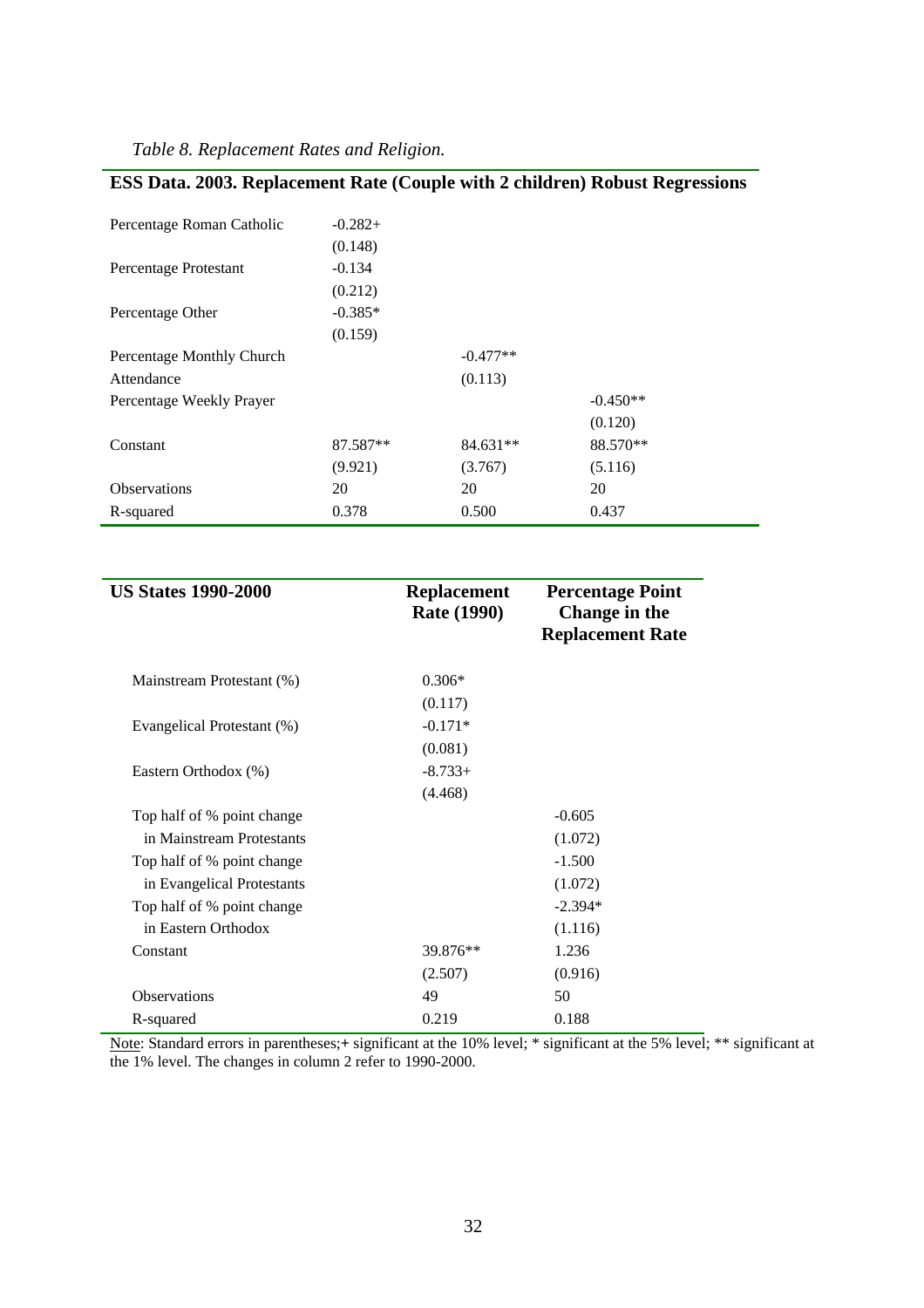|                                    | <b>ESS</b> | BHPS (Women) |          |
|------------------------------------|------------|--------------|----------|
| Roman Catholic                     | $-0.122$   |              |          |
|                                    | (0.074)    |              |          |
| Protestant                         | $-0.231*$  |              |          |
|                                    | (0.115)    |              |          |
| Other Religion                     | 0.097      |              |          |
|                                    | (0.112)    |              |          |
| Religion makes a little difference |            | $-0.307*$    |          |
|                                    |            | (0.153)      |          |
| Religion makes some difference     |            | $-0.044$     |          |
|                                    |            | (0.183)      |          |
| Religion makes a great difference  |            | $-0.354+$    |          |
|                                    |            | (0.190)      |          |
| Churchgoing once a week or more    |            |              | $-0.189$ |
|                                    |            |              | (0.160)  |
| Churchgoing at least once a month  |            |              | $-0.067$ |
|                                    |            |              | (0.167)  |
| Churchgoing at least once a year   |            |              | $0.216+$ |
|                                    |            |              | (0.114)  |
| <b>Observations</b>                | 1659       | 522          | 1157     |

*Table 9. Active Search by the Unemployed. Probit estimation in the ESS and BHPS.* 

Note: Standard errors in parentheses; **+** significant at the 10% level; \* significant at the 5% level; \*\* significant at the 1% level. Other right-hand side variables: age, age-squared, sex, education, health, and (in columns 2 and 3) wave dummies.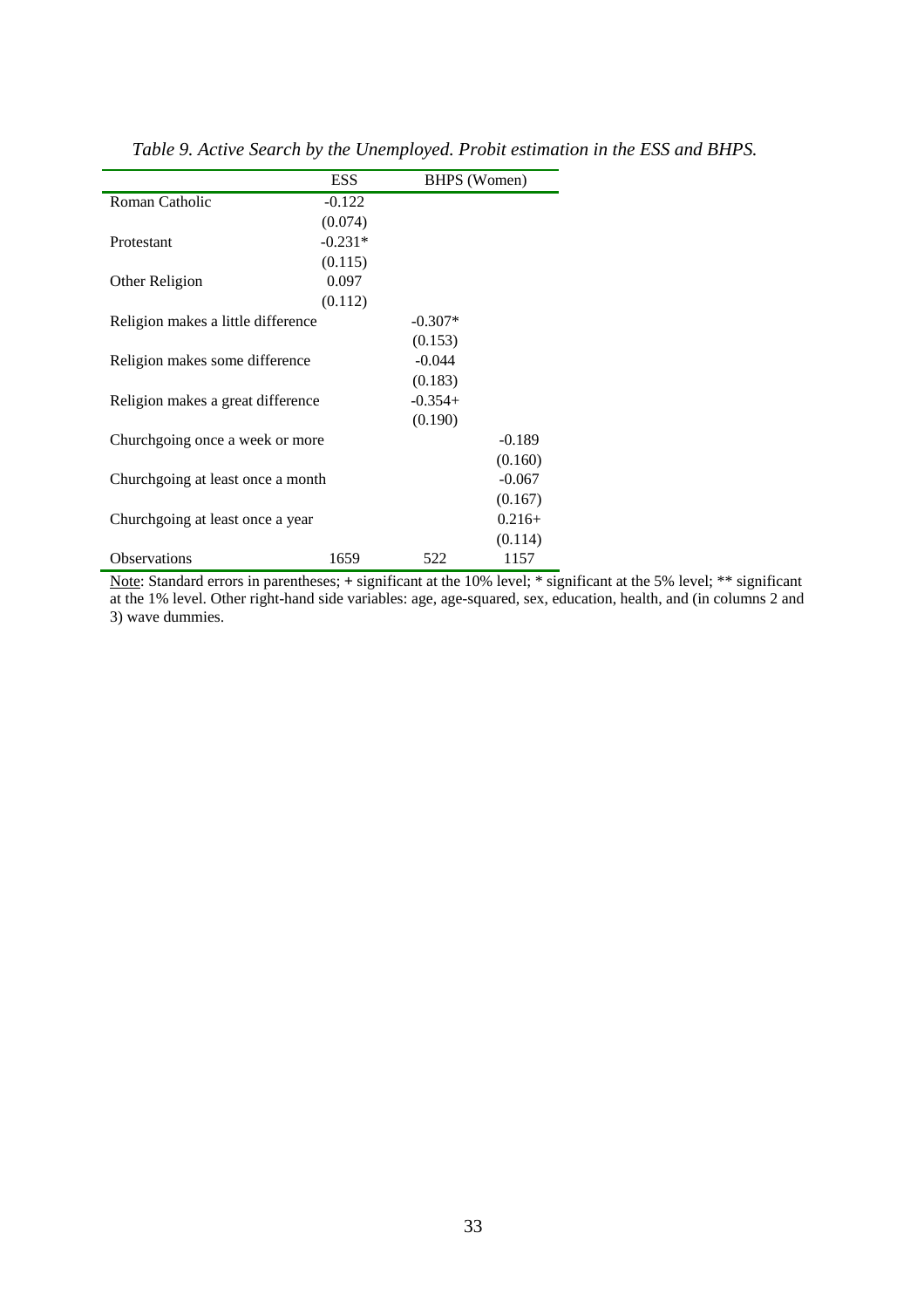#### **References**

- Alesina, A., & Angeletos, G.-M. (2005). "Fairness and Redistribution". *American Economic Review,* forthcoming.
- Alesina, A., & La Ferrara, E. (2005). "Preferences for redistribution in the land of opportunities". *Journal of Public Economics,* **89**, 897-931.
- Allport, G. W., & Ross, J. M., (1967). Personal religious orientation and prejudice. *Journal of Personality and Social Psychology*, 5, 432-443.
- Anderson, G. M., (1998). Mr. Smith and the preachers: the economics of religion in the wealth of nations. *Journal of Political Economy*, 96, 1066-1088.
- Argyle, M., (1999). Causes and correlates of happiness. in: D. Kahneman & E. Diener & N. Schwarz (Eds.), *Well-Being. The Foundations of Hedonic Psychology*. 353-373. Russell Sage Foundation, New York.
- Azzi, C., & Ehrenberg, R., (1975). Household allocation of time and church attendance. *Journal of Political Economy*, 83, 27-56.
- Barro, R., & McCleary, R. (2002). "Religion and Political Economy in an International Panel". NBER Working Paper No.8931.
- Bénabou, R., & Ok, E. (2001). "Social Mobility and the Demand for Redistribution: the POUM Hypothesis". *Quarterly Journal of Economics,* **116**, 447-487.
- Bénabou, R., & Tirole, J. (2005). "Belief in a Just World and Redistributive Politics". *Quarterly Journal of Economics*, forthcoming.
- Berry, K., and Mielke, P. (1994). A Test of Significance for the Index of Ordinal Variation. *Perceptual and Motor Skills*, 79: 1291-1295.
- Brañas-Gaza, P., & Neuman, S. (2004). "Analyzing Religiosity within an Economic Framework: The Case of Spanish Catholics". *Review of Economics of the Household,*  **2**, 5-22.
- Clark, A.E. (2003). "Unemployment as a Social Norm: Psychological Evidence from Panel Data". *Journal of Labor Economics,* **21**, 323-351.
- Clark, A. E., Oswald, A. J., (1994). Unhappiness and unemployment. *Economic Journal*, 104, 648-659.
- Clark, A. E., Diener, E., Georgellis, Y., & Lucas, R., (2003). Lags and Leads in Life Satisfaction: A Test of the Baseline Hypothesis. Discussion Paper 2003-14, DELTA
- Clark, A.E., Frijters, P., & Shields, M. (2005). "Income and Happiness: Evidence and Implications". University of Melbourne, mimeo.
- Clark, A. E., Lelkes, O., (2004). Let us Pray: Religious Interactions in Life Satisfaction. DELTA, mimeo.
- Clément, D., & Sofer, C. (2005). "An application of "post-welfarist" theories of justice: an empirical comparison between theoretical rights to compensation and actual policy measures against poverty". *Annales d'Economie et de Statistique,* **75/76**, 287-308.
- Cohen, S., & Wills, T. A., (1985). Stress, social support, and the buffering hypothesis. *Psychological Bulletin*, 98, 310-357.
- Coleman, J. C., (1986). Social theory, social research, and a theory of action. *American Journal of Sociology*, 91, 1309-1335.
- Corneo, G., & Grüner, H. (2002). "Individual Preferences for Political Redistribution". *Journal of Public Economics,* **83**, 83-107.
- Dehejia, R., DeLeire, T., & Luttmer, E. (2005). "Insuring Consumption and Happiness through Religious Organizations". NBER Working Paper No.11576.
- de Vaus, D., & McAllister, I., (1987). Gender differences in religion: A test of the structural location theory. *American Sociological Review*, 52, 472-481.
- Diener, E. (2005). "Manifesto for the Use of Measures of Subjective Well-Being to Inform Policy". University of Illinois, mimeo.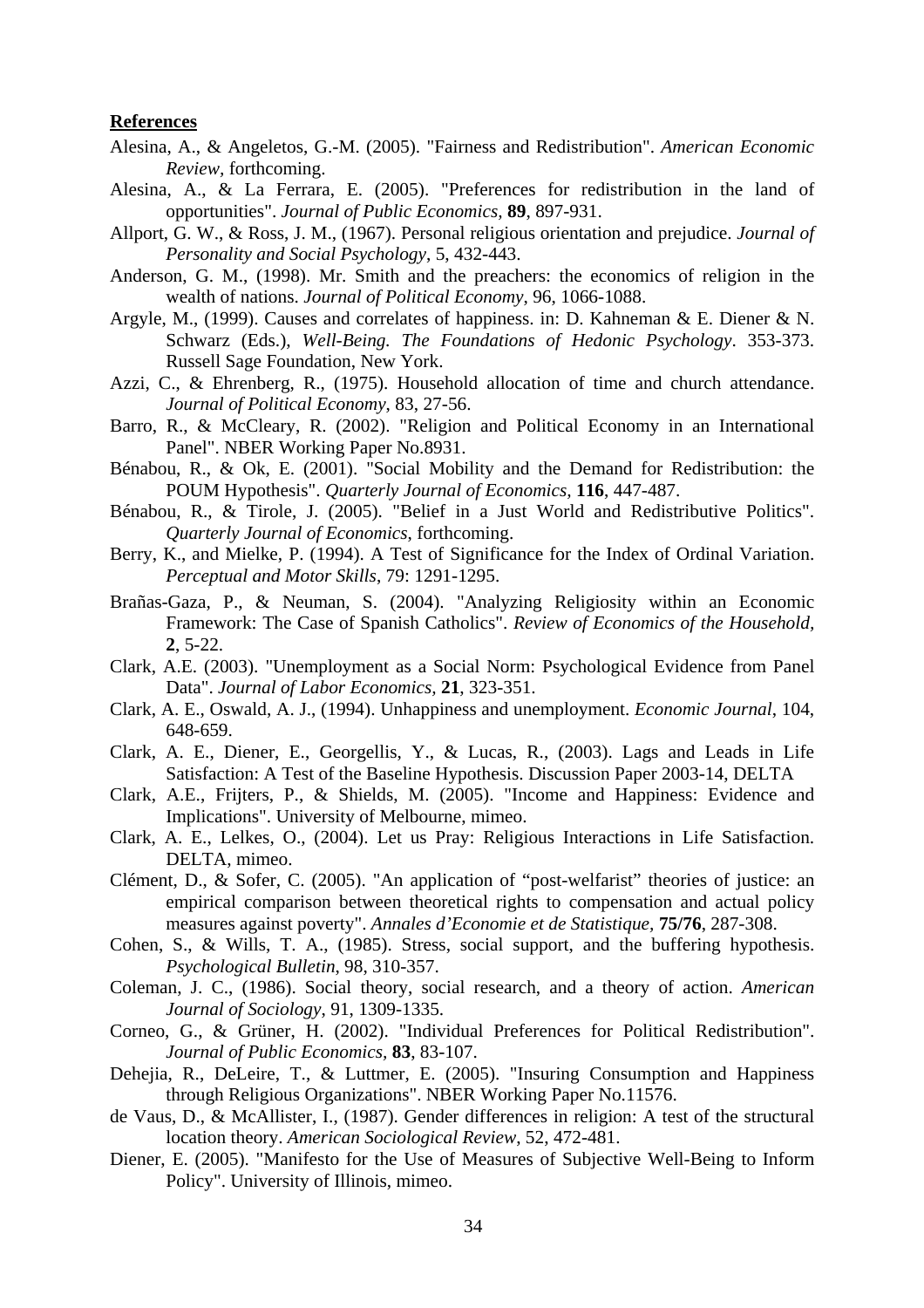- Diener, E., Suh, E. M., Lucas, R. E., & Smith, H. L., (1999). Subjective well-being: three decades of progress. *Psychological Bulletin*, 125, 276-303.
- Ekert-Jaffé, O., & Terraz, I. (2004). "Are Public Benefits And The Family Complementary In Supporting The Unemployed? A Comparison Based On The European Household Panel". INED, mimeo.
- Ellison, C. G., (1991). Religious involvement and subjective well-being. *Journal of Health and Social Behavior*, 32, 80-99.
- Ferrer-i-Carbonell, A., & Frijters, P. (2004). "How important is methodology for the estimates of the determinants of happiness?". *Economic Journal,* **114**, 641-659.
- Fong, C. (2003). "Subjective Prospects of Mobility and Redistributive Politics". Carnegie Mellon, mimeo.
- Freeman, R. B., (1986). Who escapes? The relation of churchgoing and other background factors to the socioeconomic performance of black male youths from inner-city tracts. in: R. B. Freeman & H. J. Holyer (Eds.), *The Black Youth Employment Crisis*. 353- 376. University of Chicago Press, Chicago.
- Gruber, J. (2005). "Religious Market Structure, Religious Participation, and Outcomes: Is Religion Good for You?". *Advances in Economic Analysis & Policy,* **5**, Article 5.
- Guiso, L., Sapienza, P., & Zingales, L., (2003). People's opium? Religion and economic attitudes. *Journal of Monetary Economics*, 50, 225-282.
- Hout, M., & Greeley, A. (2003). "Religion and Happiness in the United States". Survey Research Center, University of California, Berkeley, mimeo.
- Hungerman, D. (2005). "Are church and state substitutes? Evidence from the 1996 welfare reform". *Journal of Public Economics,* **89**, 2245-2267.
- Iannaccone, L., (1990). Religious practice: A human capital approach. *Journal for the Scientific Study of Religion*, 29, 297-314.
- Iannaccone, L., (1998). Introduction to the economics of religion. *Journal of Economic Literature*, 36, 1465-1495.
- Jang, S. J., Johnson, B. R., (2004). Explaining religious effects on distress among African Americans. *Journal for the Scientific Study of Religion*, 43, 239-260.
- Jowell, R. and the Central Co-ordinating Team, (2003). European Social Survey 2002/2003: Technical Report. Centre for Comparative Social Surveys, City University, London.
- Kuran, T., (1998). Social mechanisms of dissonance reduction. in: P. Hedström & R. Swedberg (Eds.), *Social Mechanisms: An Analytical Approach to Social Theory*. viii, 340. Cambridge University Press, Cambridge.
- Lehrer, E. (2004). "Religion as a Determinant of Economic and Demographic Behavior in the United States". *Population and Development Review,* **30**, 707-726.
- Lehrer, E., & Chiswick, C. (1993). "Religion as a Determinant of Marital Stability". *Demography,* **30**, 385-404.
- Lelkes, O., (2005). Tasting Freedom: Happiness, religion and economic transition. *Journal of Economic Behavior and Organization*, forthcoming.
- Linos, K., & West, M. (2003). "Self-interest, Social Beliefs, and Attitudes to Redistribution. Re-addressing the Issue of Cross-national Variation". *European Sociological Review,*  **19**, 393-409.
- Lucas, R., Clark, A. E., Georgellis, Y., & Diener, E., (2003). Re-Examining Adaptation and the Setpoint Model of Happiness: Reaction to Changes in Marital Status. *Journal of Personality and Social Psychology*, 84, 527-539.
- Lucas, R., Clark, A. E., Georgellis, Y., & Diener, E., (2004). Unemployment Alters the Set-Point for Life Satisfaction. *Psychological Science*, 15, 8-13.
- Luttmer, E. (2005). "Neighbors as Negatives: Relative Earnings and Well-Being". *Quarterly Journal of Economics*, forthcoming.